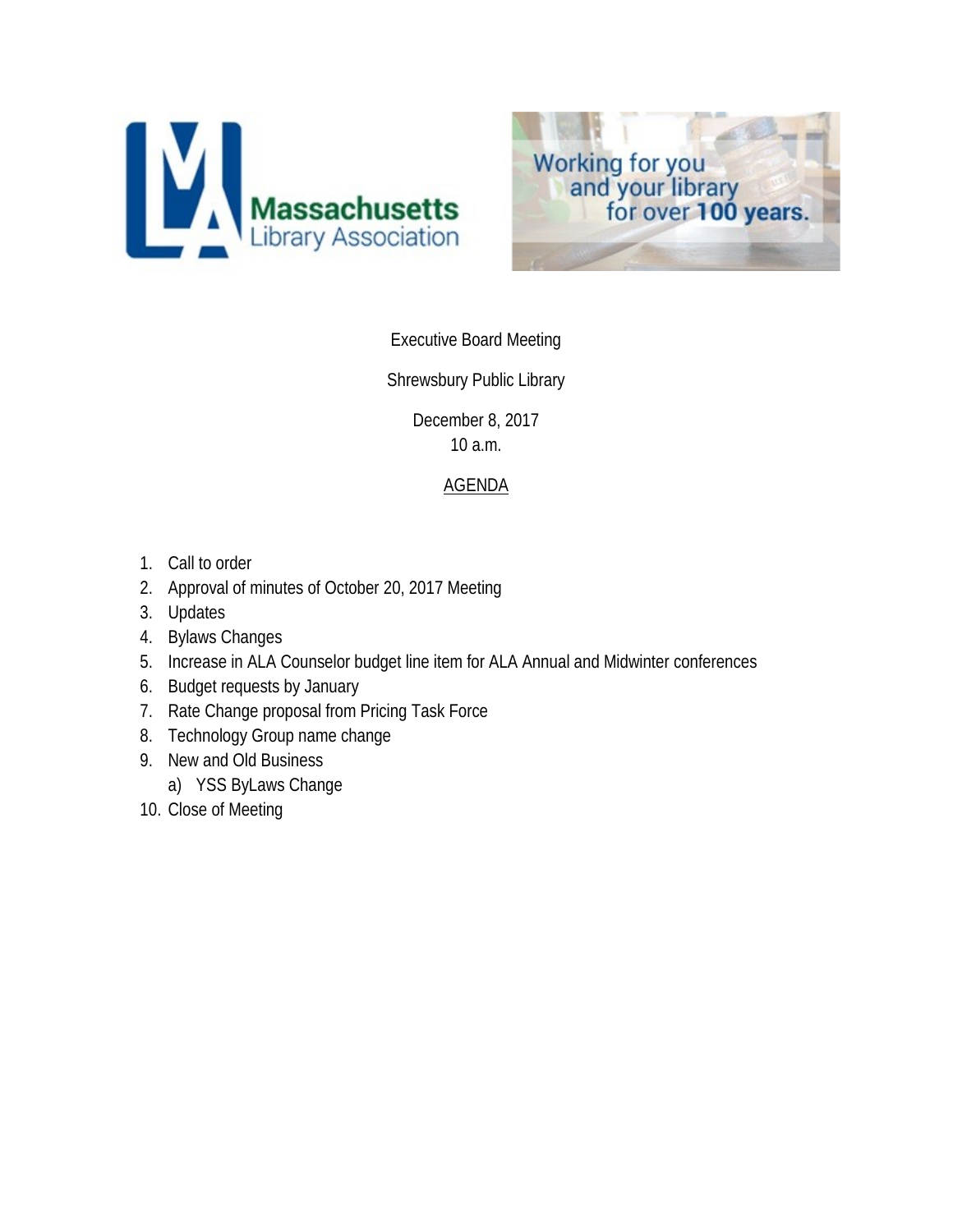## **DECEMBER 2017 MA/MLA ALA CHAPTER COUNCILOR REPORT TO THE MLA EXECUTIVE BOARD** Charlotte Canelli, December 4, 2017

- 1. I submitted the 2017 State of the Chapter Annual Report to ALA in August.
- 2. I completed my ALA Midwinter registration/housing/airfare to Denver on February 8 through 13 (Thursday through Tuesday.) As Chapter Councilor, I am expected to attend a Chapter Councilor Forum all day on February 9 and Council meetings and events throughout the weekend through Tuesday morning's last meeting scheduled immediately prior to Midwinter Closing speaker. I will register for ALA Annual in New Orleans (June 2018) when the conference registration opens.
- 3. There have been **two important Council updates** in the past few months:
	- A. The first was an online discussion and poll of a resolution concerning the executive director educational requirements. A ballot of all 183 councilors (53 Chapter Councilors and 100 At-Large Councilors with additional members.) See [this link](http://www.ala.org/aboutala/governance/council) for the detailed composition of Council. A lengthy online discussion through Connect was held for several weeks in October. Per ALA Bylaws, the quorum requirement for the online poll was 50% of the voting membership.

"As per ALA Bylaws, the quorum requirement for the poll was 50% of the voting membership of Council. Council currently has 180 voting members in office, and 50% of this number is 90 Council members. A total of 151 of 180 Council members participated in the poll, making 83.889% of the voting membership of Council, substantially above the 50% mark."

"As per ALA Bylaws: To be adopted, the proposal required a 75% majority vote (75% of the total number of the votes cast, excluding abstentions). The total number of votes cast in the affirmative (115) plus the total number of votes cast in the negative (34) was 149. The number of positive votes (**115**) divided by the total number of votes cast, excluding abstentions (**149**) is **0.7718**. This means that the percentage of votes in the affirmative exceeded the required 75% threshold. **Therefore, the motion was duly adopted by Council by 77.18% of the total votes cast, excluding abstentions.**

#### **Since the motion was duly adopted, there has been much discussion on ALA Connect. One such comment states:**

"I'm gratified to see comments in support of retaining the MLS degree for this position. Some of you know that Council overturned this requirement a couple weeks ago. There is currently a member initiative petition designed to make this a ballot question on next year's ballot, in hopes of reversing Council's action. If you support the retention of the MLS degree for the Executive Director, please sign our petition: [https://tinyurl.com/ybyqpyw7"](https://tinyurl.com/ybyqpyw7) John DeSantis

The Executive Director of ALA should hold an MLIS and have substantial amounts of experience running large and complex organizations. This questions is similar to the question: Should directors or Deans of libraries hold an MLIS? The answer has been and should continue to be: of course! Cesar Caballero

#### **Resolution re-education requirements for ALA Executive Director**

Resolved, that the American Library Association (ALA), on behalf of its members: Amends the educational qualification for the ALA Executive Director to make an ALA-accredited Master's Degree or a CAEP-accredited Master's Degree with a specialty in school library media a preferred but not required educational qualification. The ballot was open at 12 noon CST today and close at 12 noon CST on Monday, November 20th.

**I cast my ballot in favor of the resolution after reading many comments by Council members throughout October and November. Given the comments on ALA Connect since the poll, I am more inclined to agree with many of the arguments to retain the MLS requirement.**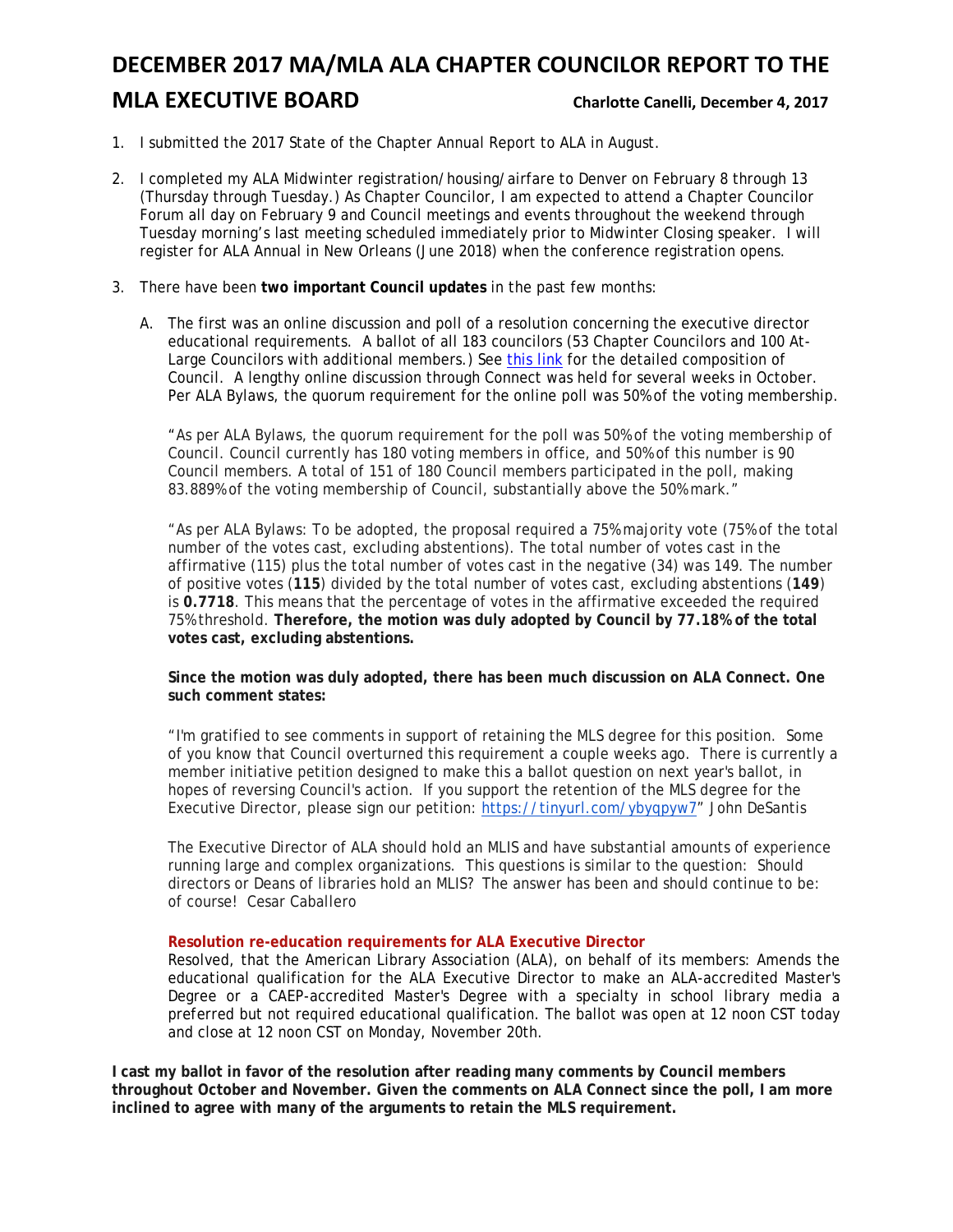## **DECEMBER 2017 MA/MLA ALA CHAPTER COUNCILOR REPORT TO THE**

## **MLA EXECUTIVE BOARD** Charlotte Canelli, December 4, 2017

B. There has been much discussion re: the threats to Net Neutrality. This update comes from Kent Oliver, Committee on Legislation (COL) chair:

The Washington Office is following up last week's net neutrality blog with an early analysis of the FCC's draft order, as well as an action alert that ALA members can use to contact Congress. As we write in the blog, *we believe FCC Chairman Pai likely has the three votes needed* among FCC commissioners to pass the order. *Contacting Members of Congress to pressure the Chairman is the most reasonable grassroots strategy as we prepare for the almost certain legal challenges to come.* Please share the blog post and action alert with your colleagues. We will continue our analysis and planning for how to best inform and engage ALA members as this issue continues to play out. The FCC vote is scheduled for December 14, so we are considering options for activities leading up to and during that day. Be assured we are watching this issue closely. In case it comes up in any of your units, roundtables, or divisions— ALA has two net neutrality resolutions from 2006 and 2014. The first is a resolution affirming network neutrality and the second is a resolution reaffirming support. Resolution endorsed by ALA Council on June 28, 2006. Council Document 20.12 (CD#20.12) and Resolution adopted by ALA Council on July 1, 2014, in Las Vegas, Nevada. [Council Document 20.7](https://alair.ala.org/bitstream/handle/11213/1047/07-01-14-CD20.7.pdf?sequence=1&isAllowed=y) (CD#20.7)

In addition, Kent Oliver urges us to connect Congress: We think the best opportunity right now is to target members of Congress, and we are pleased to share that more than 18,000 emails have been sent through the ALA's action alert, as of yesterday morning, and 529 members of Congress have received at least one email. With a special shout-out to my colleagues in New York, Senators Gillibrand and Schumer have received more than 1,400 emails. This is a terrific response, and it would be great to have every state showing totals like the ones we're seeing in New York. I'm glad Jenna and all of our members are up for the challenge because, as our blog post stated: "the fight ahead is more of a marathon than a sprint." In the end, we believe the courts will likely be our best venue for maintaining the protections so hard-won in 2015, but there may be a range of activities along the way to apply pressure to different corners of the ecosystem (including both governmental and commercial actors). We welcome your feedback and questions, and the Committee on Legislation and Washington Office staff are committed to keeping all of you and our members informed and engaged as we learn more and build our strategy. The blog and linked action alert are here, if you haven't yet had the opportunity to email or call your member of Congress now: [http://www.districtdispatch.org/2017/11/net-neutrality](http://www.districtdispatch.org/2017/11/net-neutrality-protections-eliminated-draft-fcc-order/)[protections-eliminated-draft-fcc-order/.](http://www.districtdispatch.org/2017/11/net-neutrality-protections-eliminated-draft-fcc-order/)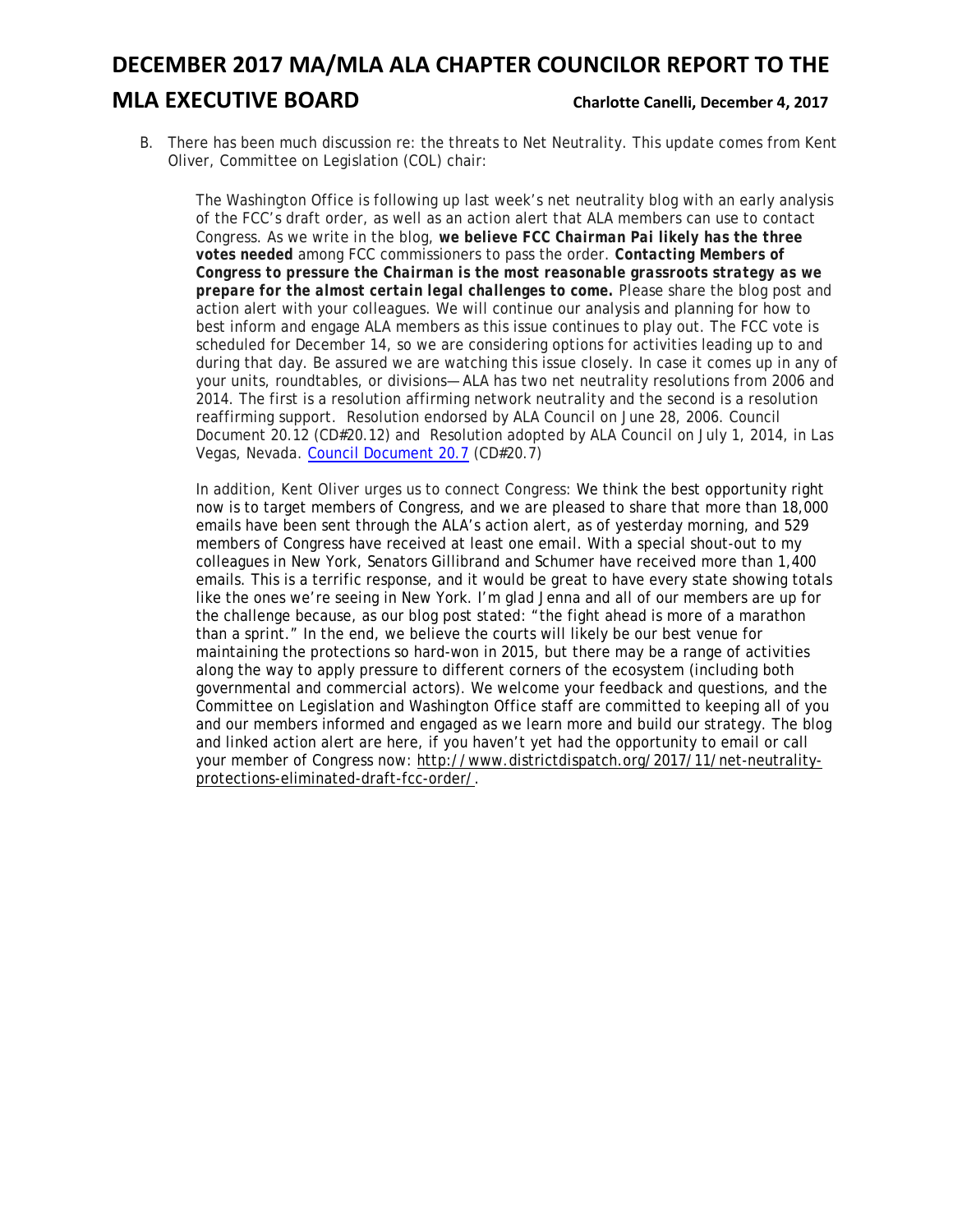## **DECEMBER 2017 LEGISLATIVE COMMITTEE REPORT TO THE MLA**

**EXECUTIVE BOARD** Susan McAlister, Krista McLeod, Charlotte Canelli, December 4, 2017

The MLA Legislative Committee met at Central Site, MLN in Natick on October 27, 2017. Items updated and discussed were:

- The MLA Conference Program with discussion about the Office of Campaign and Political Finance;
- The Boston Book Festival 2017 planning with distribution of 500 QR codes on printed takeaway;
- The Advocacy Award Senator Markey Civil Liberties Award, possibly Legislative Day.
- Legislative breakfasts are being planned.
- The Legislative Agenda was discussed at length.
- Legislative Day Jennifer and Tressa reported on the work being done and to be done and handed out a detailed Legislative Day Preparation with tasks and logistics.
- Tressa Santillo report on webinar re: social media, email and Big Data.

The MLA Legislative Committee met at the MLS offices in Marlborough at 10 am on November 17, 2017.

Items updated and discussed were:

- The MLA Conference Program;
- The Boston Book Festival success 2017;
- The 2019 Legislative Agenda Natalie Higgins from Leominster appears to be the House co-chair of the Library Legislative Caucus;
- Legislative breakfasts are being planned and Susan McAlister will post all on the MLA website;
- Legislative Day, March 6, 2018 at the State House was discussed at length. Legislative Day materials in Google Drive include to do lists and roles for committee members: <https://drive.google.com/open?id=0BxTXVPYtreSJN0duVnZBeHloTjQ/>

Minutes and handouts from the meeting are available from Charlotte Canelli, [ccanelli@minlib.net](mailto:ccanelli@minlib.net)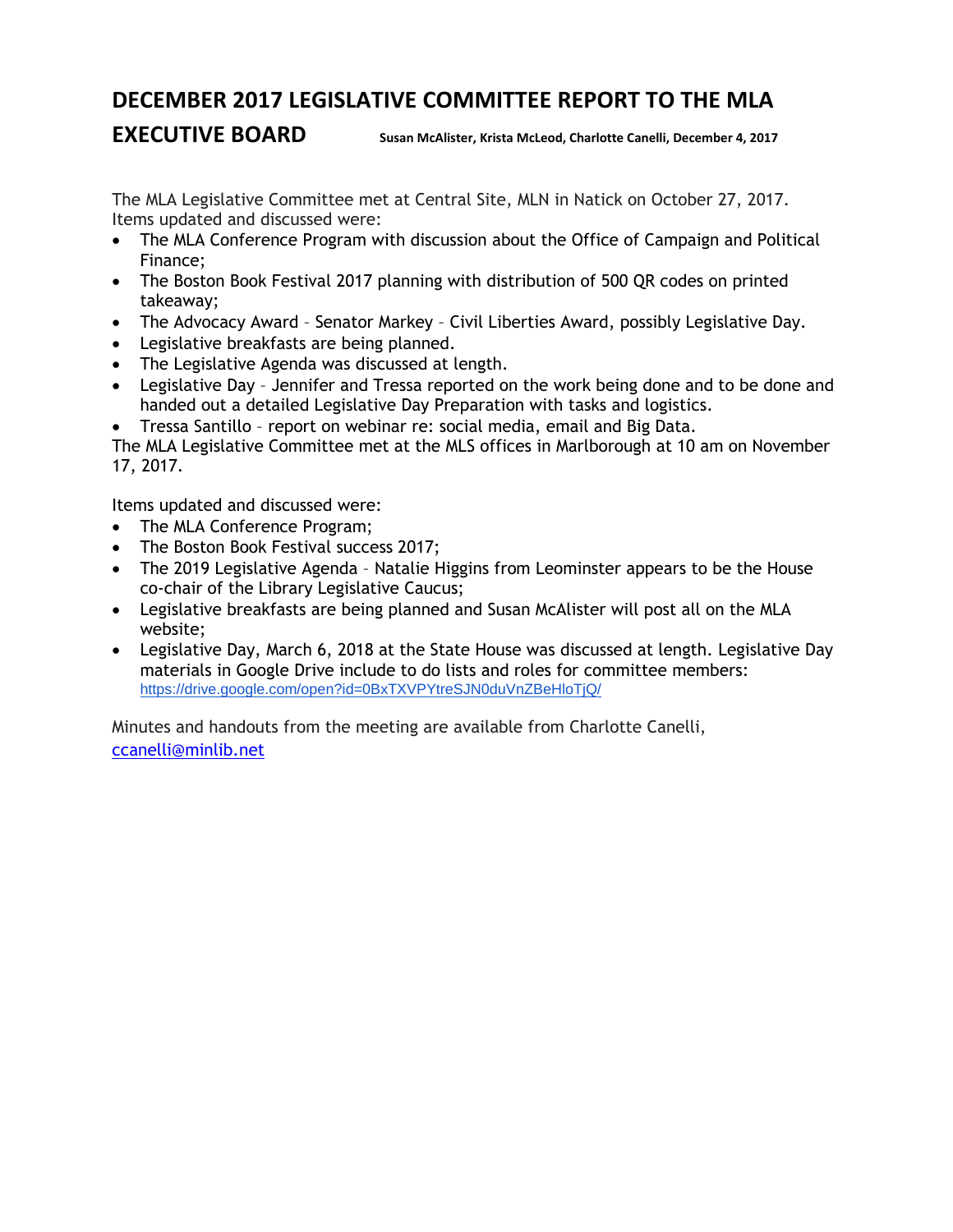MLA Vice President Report

December 2017

Submitted by William Adamczyk

## **MLA Financial Work**

I have continued to be focused on the financial aspects of MLA during the past couple of months. I have been working with Bernadette Rivard and Deborah Abraham on updating MLA's Financial Plan and have some suggestions for revisions to our by laws.

- 1. By-Laws I have attached proposed by-law revisions below. Please take a look and bring comments to our meeting. We would like to present these at the Annual Meeting.
- 2. Financial Plan I have attached a copy with suggested revisions highlighted in red. This is still a work in progress, but we are looking for feedback. We would like to bring a final recommendation in early 2018. I am not sure if this needs approval at Annual Meeting, or just the Executive Committee. Also, we would like to discuss the following related questions:
	- a. Is there a policy that says when the bank balance goes below \$4000 the Treasurer is authorized (without a vote each time) to transfer \$5000 from cash reserve into the checking account, but that they need to notify the board that the action has been taken?
	- b. We are thinking about asking sections and boards to present their budget requests by 12/31. The current deadline is 3/1. This provides more time to prepare the budget and get it done before conference season. Any issues with this?
	- c. Do we as MLA pay any dues or membership fees to other organizations? ALA? NELA?
	- d. Conference registration and exhibitor fees are approved by the Ex Board. What should the date be for this?
	- e. Do we still pay for a liability insurance premium for MLA?

## **Committee Work**

I have continued to attend Conference Committee meetings. The planning is coming along quite well, and there should be a separate report from them.

Also, there should be a separate report and discussion about the work from the Pricing Task Force. We have continued conversations about this topic.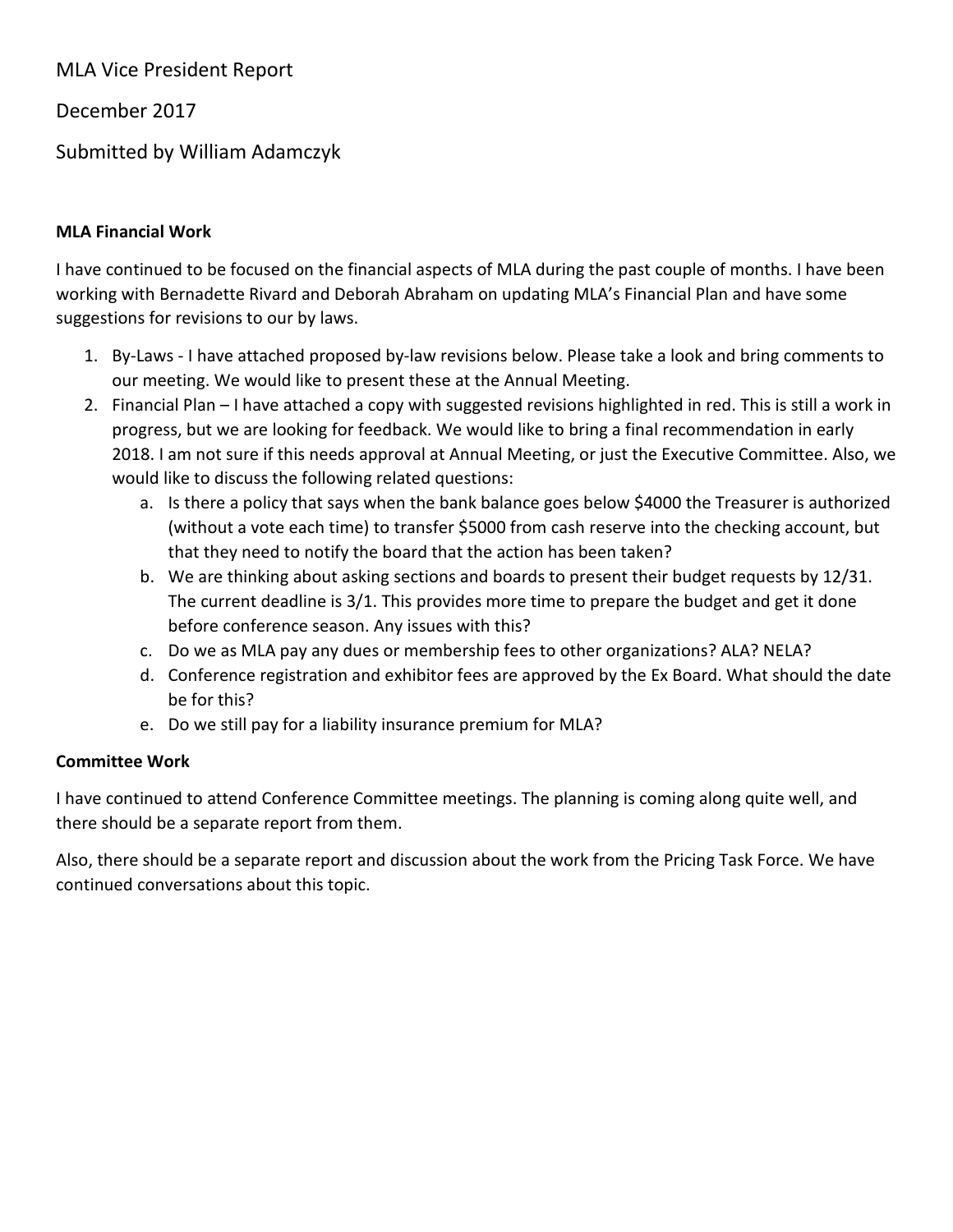## MLA By-Law revision recommendations

## Creation of Finance Subcommittee

#### **Recommendation One**

#### **ARTICLE IX, Section 14 – Committees**

Current wording:

Section 14. The Investment Committee shall study and make recommendations to the Executive Board on issues affecting the investment of Association funds. For purposes of continuity, the Investment Committee shall be comprised of the current officers, the Association Manager, and such additional members as may be appointed by the President to serve on the Investment Committee. The Investment Committee shall meet at least twice per year.

#### **Recommended wording:**

Section 14.1. The Finance Committee shall have oversight of Association financial concerns. This committee shall have two primary concerns, but will not be limited to these:

- a. The Association Budget The Finance Committee shall collaborate with the Treasurer to create a budget to present to the Administrative Board.
- b. Association Investments The Finance Committee shall study and make recommendations to the Executive Board on issues affecting the investment of Association funds.

Section 14.2. The Finance Committee shall consist of: President, Vice President/President Elect, Treasurer, past Treasurer and up to three members at large. Members at large shall be appointed by the President and serve a three year term. The Past President shall serve as an ex-officio member of the Finance Committee. The Vice President/President Elect shall serve at the chair of the Finance Committee.

Section 14.3. The Finance Committee shall meet at least twice per year.

#### **Recommendation Two**

ARTICLE IV, Section 4 – Officers

#### Current wording:

Section 4. The Treasurer shall control all funds of the Association and shall make disbursements as authorized by the Executive Board.

#### **Recommended wording:**

Section 4. The Treasurer shall control all funds of the Association and shall make disbursements as authorized by the Executive Board. The Treasurer shall collaborate with the Finance Committee in preparing and presenting an Association budget. The Treasurer shall serve on the Finance Committee for the two years of their term, and on additional year as the past Treasurer.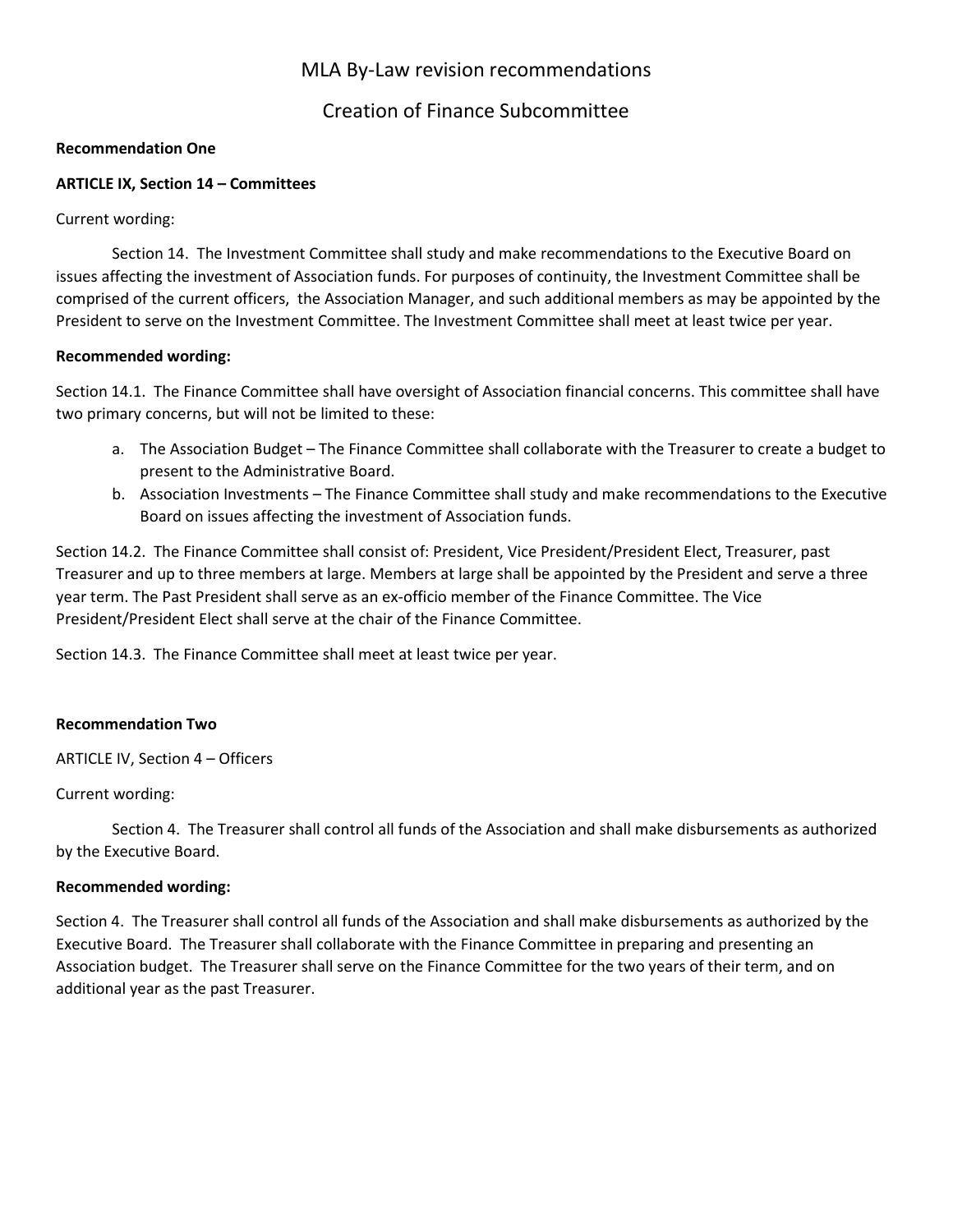#### **Massachusetts Library Association**

#### FINANCIAL PLAN

### **I. BACKGROUND**

The Massachusetts Library Association (MLA), organized in 1890 and incorporated in 1924, is a private, nonprofit organization according to Section 501 ( c ) ( 3 ) of the IRS code.

The Mission of MLA is to strengthen the Massachusetts library community through advocacy, connection, and collaboration.

- MLA will be a well-managed and administered association
- MLA will build an engaged and active membership
- MLA will collaborate and cooperate with new and established library community stakeholders
- MLA will provide membership with robust and meaningful programs and activities

### **II. PROGRAM ASSUMPTIONS**

MLA, working through its members, provides a diverse program of advocacy for librarians and libraries, continuing education, legislative education/advocacy, annual conference, annual Storytelling program, and print and electronic publications. In support of these activities, MLA may:

- Sponsor an annual conference
- Present an annual storytelling program
- Actively support networking with other organizations interested in access to information, literacy, economic development and libraries, and related interests.
- Work for the adoption of an annual legislative agenda in support of libraries and related issues of public concern
- Support continuing education for individual members
- Publish a newsletter and support the MLA website and other social media outlets
- Support other activities as determined by the Executive Board in accordance with the Strategic Plan and in response to relevant current events.

The Massachusetts Library Association maintains staffing, which is responsible for; administrative support to the Executive Board, membership records, bookkeeping, event planning support for the annual conference, and other organizational tasks such as responding to inquiries about MLA, coordinating mailings and keeping the MLA calendar. The Association also communicates to members and the public through a website, email, social media and newsletter.

### **III. FINANCIAL GOALS**

### **1. Financial Stability**

Financial stability is a function of adequate and dependable revenues from diverse sources and prudent expenditures. While some savings, hereafter referred to as the Massachusetts Library Association Fund, is appropriate to cover unexpected revenue shortfall and unbudgeted expenses, as a membership organization, most of MLA's resources should be used to carry out its mission and provide services to its members. Therefore, when setting the annual budget the unrestricted fund balance should not exceed 30% of annual operating expenses or drop below 25% of annual operating expenses, barring extenuating circumstances.

### **2. Funding Organizational Activity**

Primary activities requiring a financial commitment include staff expenses, the annual conference, legislative education and advocacy, and continuing education. These, and other activities of the organization, will be facilitated by efficient and prudent management of MLA's financial resources.

**3. Support the Jordan Miller Storytelling Program**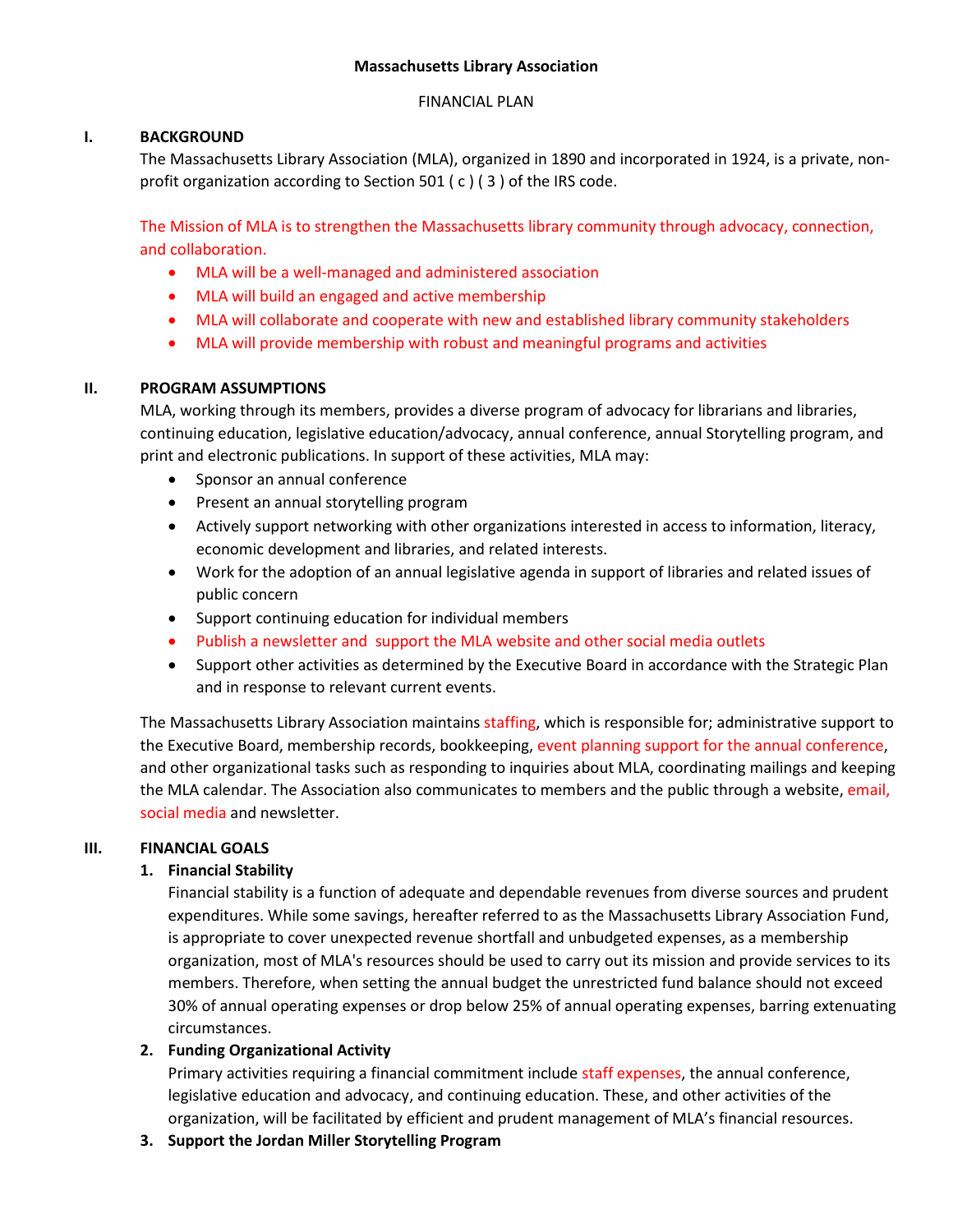MLA serves as the host organization for the Jordan-Miller Storytelling program, established by Bertha Mahoney Miller as a living memorial to her friend and colleague, Alice M. Jordan. The Jordan-Miller Committee is charged with program planning and implementation. It is the intent of the Jordan-Miller fund that the sponsored events be of a quality to attract a regional and national audience.

#### 4. **Assisting Librarians in need of legal assistance**

Through the Moulton Fund, MLA is committed to assisting librarians who are targets of unfair personnel practices and/or actions stemming from intellectual freedom activities.

#### 5. **Supporting Continuing Education**

Continuing education is supported by a number of revenue streams, which may include; fundraising, budgetary appropriation, organizational cooperation, gifts and grants. The financial goal is to be a good steward of funds raised and to ensure that they are efficiently used for the purposes for which they are intended.

#### **IV. ASSOCIATION FUNDS AND ORGANIZATION**

The Massachusetts Library Association Funds include the following:

- Operational Funds The Association's checking account, earning interest if possible, for current operating expenses.
- Reserve Account- Funds not currently needed, earning a higher interest rate than the operational funds, available for immediate transfers to checking if needed during the fiscal year.
- Investment Funds Funds invested in order to enhance the Association's financial resources for operations and special purposes, interest and principal used in accordance to Association policy. Funds in excess of \$75,000 are invested.

The Executive Manager monitors the balances in the Operational and Reserve accounts. The Executive Manager, in consultation with the Treasurer and Finance Committee, will manage checking and reserve accounts in order to assure sufficient funds for daily operations and to earn as much interest as possible.

The Treasurer, working with the Executive Manager, makes transfers between reserve and checking accounts. The Treasurer, or other member of the Finance Committee, makes transfers from Investment accounts to reserve or checking accounts, upon a vote of approval of the Administrative Committee.

As provided in the by-laws, the Finance Committee shall consist of up to seven members plus the non-voting Executive Manager and Past President. Members will include the President, Vice President/President Elect, Treasurer, past Treasurer and up to three members at large. The members at large must belong to MLA and it is preferred that they have experience and expertise managing and investing money.

The President appoints one member each year for a three year term, except for the start up year when the President appoints all three members; one for one year, one for two years and one for three years. Vacancies that occur during the appointed term should be filled promptly by the current MLA President.

#### The Vice President/President Elect shall serve as chair of the Finance Committee.

In addition to oversight on all Association financial matters and assisting with the creation and presentation of an operating budget, this committee is responsible for managing endowment and other long term investment monies in adherence with the Investment Policy adopted by the Massachusetts Library Association.

#### **V. INVESTMENT POLICY**

Endowment and other "long term" investments are defined as principal that is not expected to be needed for a minimum of five years. Most of MLA's available investment money is already assigned to one general purpose and three special purpose funds: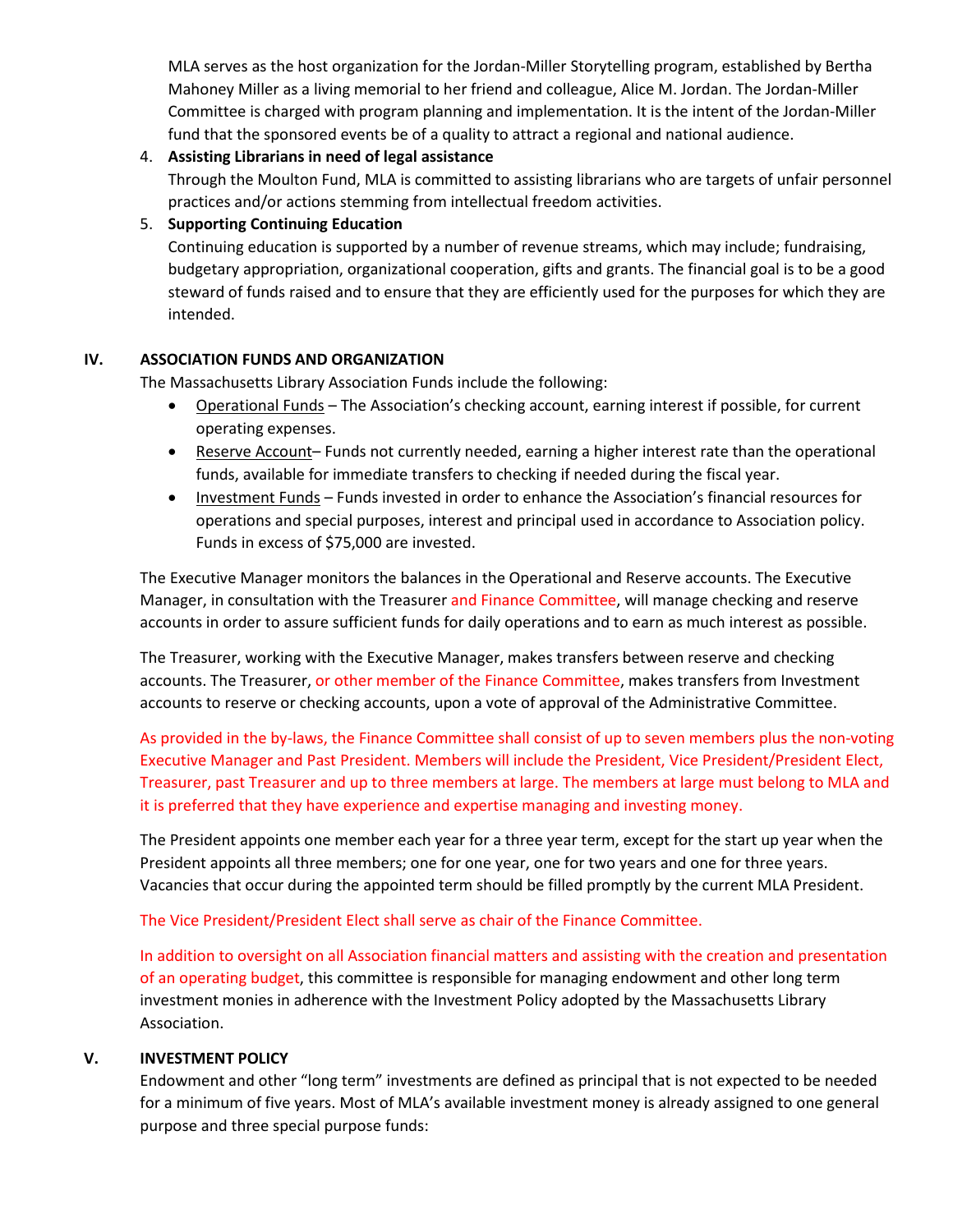#### **Investment Special Purpose Fund**s

- Jordan-Miller Fund **-** Supports the Jordan-Miller Storytelling Program established in 1961 with a gift from Bertha Mahony Miller in memory of her friend and colleague Alice Jordan. The Association's Jordan-Miller Committee plans the programs supported by this fund.
- Moulton Fund **-** Established to assist librarians in need, originally this fund was used to help librarians in financial need because of illness. That focus has been broadened to cover librarians facing intellectual freedom challenges and librarians facing unfair treatment because of questionable personnel practices.
- Continuing Education Fund A substantial portion of this fund was given in memory of Kay Bader. Currently, it supports the participation of Massachusetts librarians in the New England Library Leadership Seminar as well as other educational purposes. In recent years the monies have been used to subsidize MLA conference attendance by library school students and other first-timers.

#### **The General Purpose Fund**

• Massachusetts Library Association Fund - Constitutes the long-term savings of the Association. The goal is to maintain at least \$50,000 or the equivalent of 6 months of operating income in a reserve account to cover unexpected capital and/or operating expenses.

#### **The Investment Portfolio**

It is the intention of the Finanace Committee to have one investment portfolio invested in accordance with the guidelines specified below. Investment returns will be shared equally among the three special and one general purpose funds based on the amount of the principal credited to each account annually.

Determining what the starting principal is for the first year under this new policy is a decision for the MLA Executive Board. That decision is complicated by the fact that records of gifts and expenditures by the special funds over the years are spotty at best.

While using the principal of the special purpose funds is nowhere prohibited, it is the practice of MLA to rely on investment returns to cover the annual cost of the special purpose funds programs.

#### **Investment Guidelines**

The Finance Committee shall adhere to the following guidelines:

- 1. Preservation of principal, reliable income and conservative growth are more important than maximum capital gain. To that end the Committee shall invest in a mix of stocks and bonds. The bonds are intended to provide current income to be used to meet purposes specified in the special funds. The stocks are intended to provide some income (through dividends) but are purchased to provide principal growth and a hedge against inflation.
- 2. Because the Committee is not expected to have the time, expertise or financial resources to invest in a diversified portfolio of individual common stocks, all stock investments shall be through exchange traded (ETFs) and no load mutual funds. Due to the difficulty in selecting a stock fund that outperforms the index averages (over time 80% of all stock mutual funds under perform the index for their investment category) the Committee shall use low cost index funds and index ETFs as its core investment vehicles.

MLA may maintain a brokerage account with a recognized national firm with SIPC insurance and may accept gifts of stock. Consistent with SIPC coverage, the securities of the MLA shall be held in custody by the brokerage firm. Unless prohibited by the donor, it is the practice of the Investment Committee to sell all gifts of stock within 30 days of receipt and to invest the proceeds in accordance with the Committee's current asset allocation.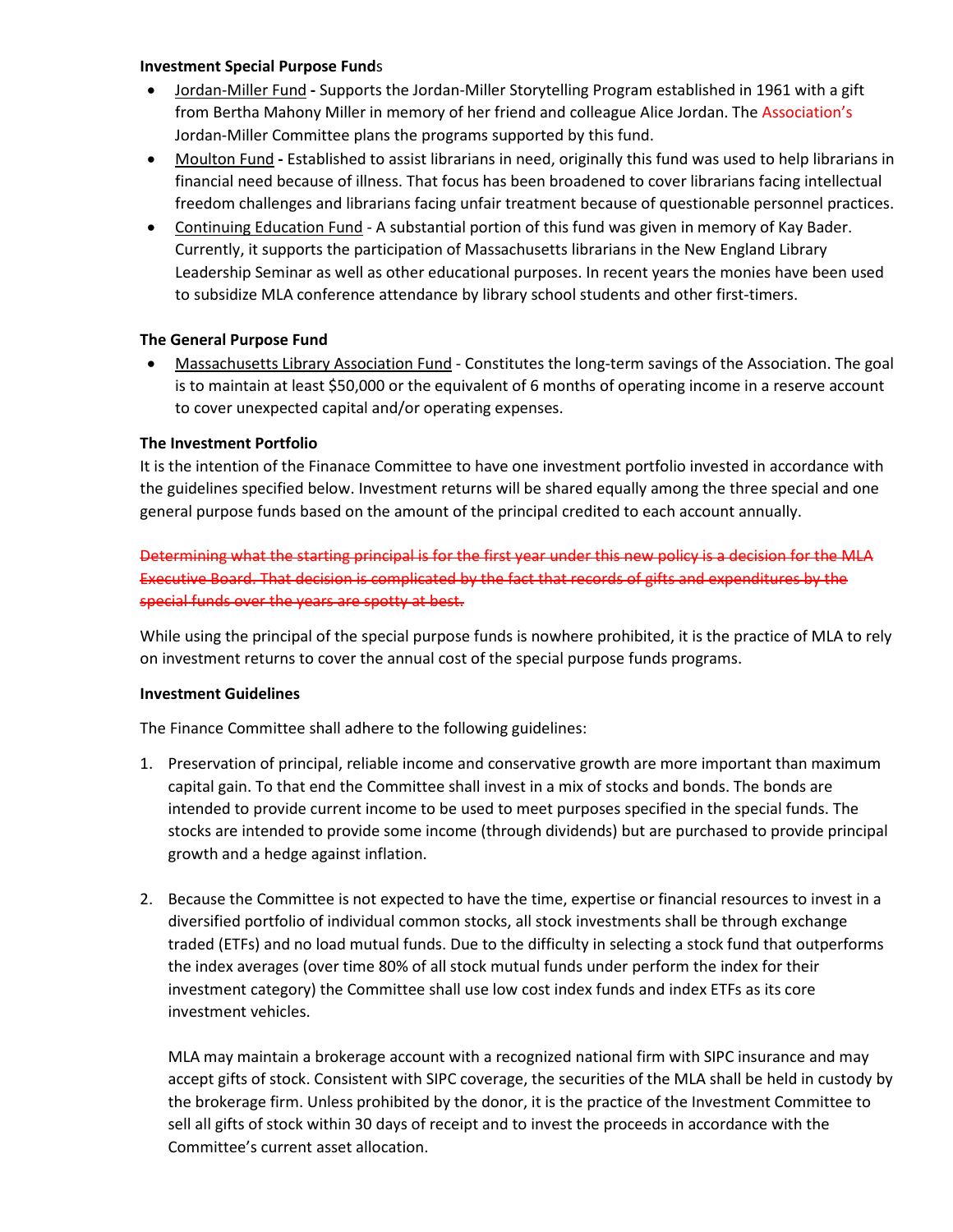Authority to sell stocks and buy and sell mutual funds shall be vested in up to three members of the Finance Committee. One member will have primary responsibility; the others shall serve as a backup in the event the primary is unable to act. Trades shall be conducted in accordance with the recommendations of the Committee. Such individuals must be recommended by the Committee and be approved by the MLA Executive Board.

- 3. Proper asset allocation is the key to predictable long-term returns. Given the conservative goals of MLA, at least 40% of investment assets shall always be in bonds and/or money market funds and no more than 60% in stock funds. There shall be no limit to the percentage of assets that may be invested at one time in bonds and/or money market funds.
- 4. The Committee shall observe the "prudent person rule" (Massachusetts Practice Probate Law, Chapter 57, Section 1473) which states that "*all that can be required of a trustee to invest, is, that he shall conduct himself faithfully and exercise a sound discretion. He is to observe how men of prudence, discretion, and intelligence manage their own affairs, not in regard to speculation, but in regard to the permanent disposition of their funds, considering the probable income as well as the probable safety of the capital to be invested.*"

In accordance with the "prudent person rule" the committee shall adhere to the following lists of approved and prohibited investments:

#### **Approved Investments**

- Bank Certificates of Deposit (\$100,000 limit per bank)
- Bank Savings or Money Market Accounts (\$100,000 limit per bank)
- Investment Grade Corporate Bonds
- No load Mutual Funds including Bond Funds, Stock Funds, Money Market Funds
- Exchange Traded Funds
- Real Estate Investment Trusts
- Treasury Bills, Notes and Bonds

#### **Prohibited Investments**

- Futures, Options, and Derivatives
- Gold and other Precious Metals
- Individual Stocks
- Limited Partnerships
- Real Estate
- Federal Tax Exempt Bonds

### **VI. OPERATING BUDGET**

#### **Preparation**

The Finance Committee, in consultation with the Executive Manager and Treasurer drafts and recommends the annual budget to the Administrative Committee.

The Administrative Committee, consisting of the President, Vice President/President Elect, Secretary, Treasurer and the Past President, in consultation with the Executive Manager drafts and recommends the annual budget.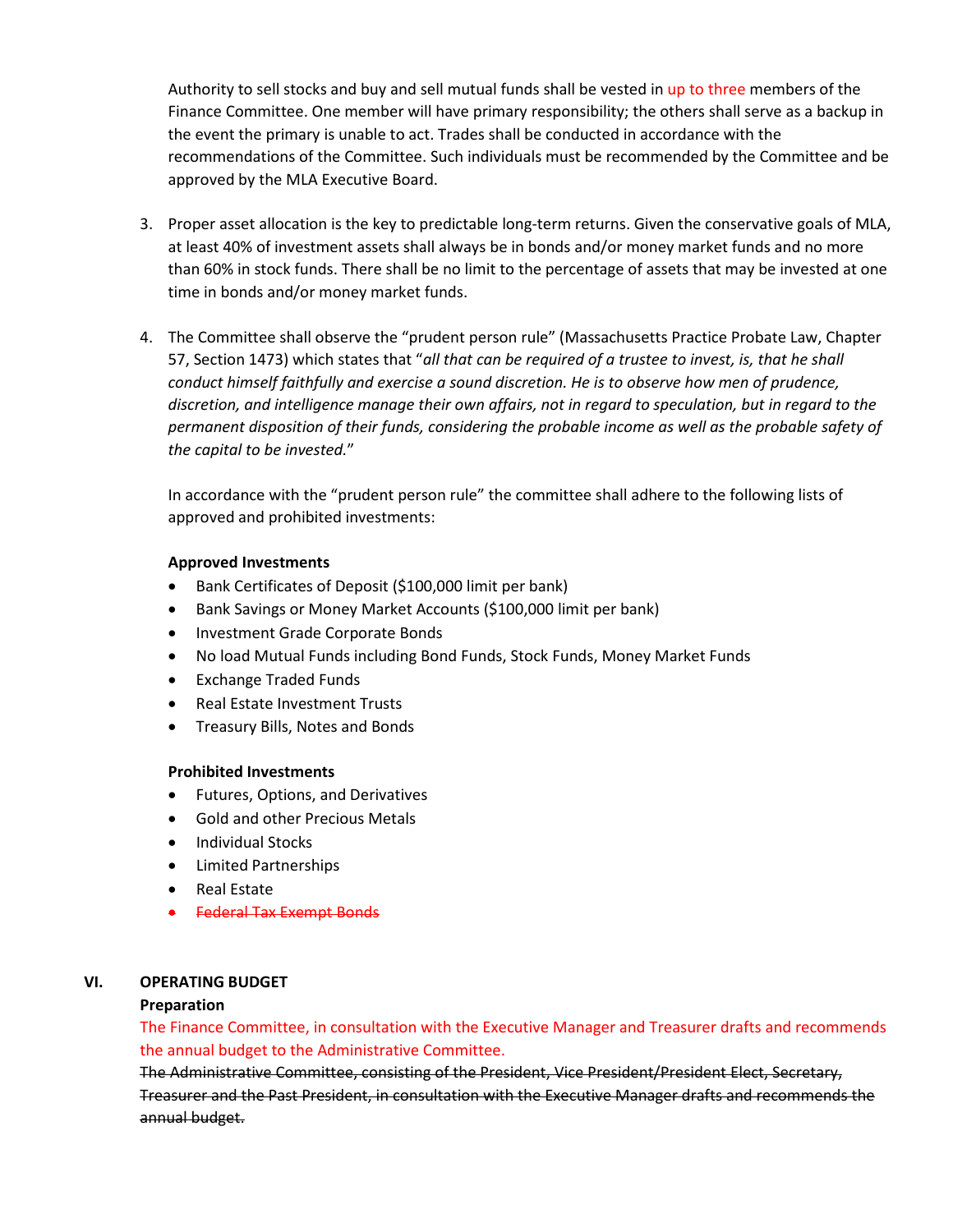Section and committee chairs will submit their budget requests no later than December 31st. The Finance Committee will provide information on funds available as a result of investment.

The Administrative Committee will present an operating budget to the Executive Board for approval.

#### **Budget Guidelines**

The Finance Committee must present a balanced budget to the Executive Board for its approval at the April meeting. Funds may be transferred from the MLA Fund balance to the checking account in order to balance the budget as long as the value of the remaining fund balance does not fall below 25% of projected annual operating expenses.

#### **Association Activities**

The "Association Expenses" category of the operating budget covers expenditures related to MLA's organizational relationships. These include dues to other organizations and expenses of the ALA and NELA chapter representatives.

1. Memberships & Cooperative Activities

MLA is a member of a variety of state, regional and national associations with similar goals for the advancement of libraries and librarians. These include, but are not limited to: Massachusetts Friends of the Library, the New England Library Association and the American Library Association.

2. ALA Chapter and NELA relations

The ALA Counselor is reimbursed for travel and accommodation expenses to the annual and mid-winter conferences. The ALA Counselor should submit a projected budget of anticipated expenses one month prior to leaving for a conference, and receive pre-approval from the Treasurer.

The NELA representative is reimbursed for travel to NELA board meetings at the Federal mileage reimbursement rate.

#### **Legislative Committee**

The Legislative Committee budget includes educational and advocacy activities. Expenses related to "lobbying" must be clearly identified in the financial records.

MLA may make an annual donation to regional legislative breakfasts.

#### **Special Projects**

Any group within MLA can propose a special project for the year. The group must submit a budget showing both revenues and expenses to the Treasurer by March 1.

#### **Sections and Round Tables**

Estimated revenues and expenses for section and round table activities should be reflected in the annual budget. The amounts will be based on revenues and expenditures during the previous fiscal year adjusted for any changes in program or special projects planned for the coming year.

Routine office support for sections and round tables is included in the administrative category of the budget. Mailings, publicity or other significant expenses should be included in the section or round table's budget. Any additional mailings require prior authorization from the Executive Board.

#### **Continuing Education**

By March 1 of each year the Committee will recommend to the Treasurer an amount for continuing education grants to be included in the budget.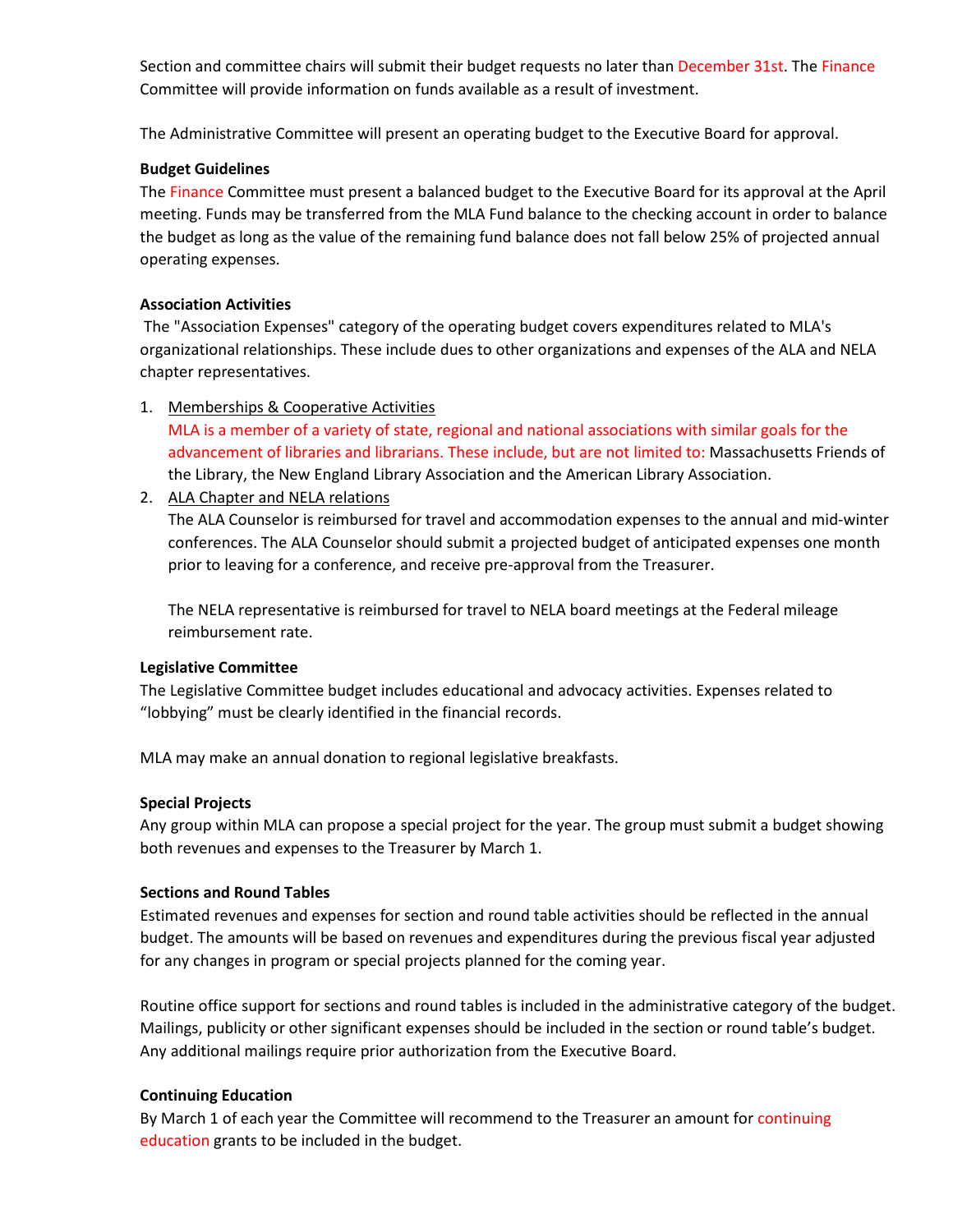#### **VII. FINANCIAL PLAN AND PROCEDURES REVIEW**

The financial plan should be reviewed at the end of each Treasurer's term.

Respectfully Submitted: Deborah Abraham, Treasurer Everett Public Libraries 410 Broadway, Everett, Massachusetts 02149 [Abraham@noblenet.org](mailto:Abraham@noblenet.org)

#### Revisions suggested by William Adamczyk, MLA President Elect, 10/26/17

| <b>Original Financial Plan Working Group:</b>                              |                     |
|----------------------------------------------------------------------------|---------------------|
| Jerry Cirillo, Boden Library, Foxborough                                   | jcirillo@sails.net  |
| Barbara Glazerman,                                                         |                     |
| Massachusetts Board of Library Commissioners Barbara.Glazerman@state.ma.us |                     |
| Thomas Jewell, Waltham Public Library                                      | Tjewel@mlin.net     |
| Diane Klaiber, M.L.A. Executive Manager (Ex Officio) Dklaiber1@comcast.net |                     |
| Ann Parsons, Pepperell Public Library                                      | aparsons@cwmars.org |
|                                                                            |                     |

2017 Financial Plan Working Group: Deborah Abraham William Adamczyk Alex Lent Jennifer Pike Bernadette Rivard

#### **APPENDIX A: FISCAL POLICIES**

#### **Financial Records**

The Treasurer is responsible for ensuring that all financial records of the organization are properly maintained, for making monthly reports to the Administrative Committee and/or Executive Board, and for approving section, committee, and round table program/activity budgets.

Financial records and supporting documents will be kept for seven years. Supporting documents, canceled checks, receipts, invoices and so on, may be discarded after seven years. All tax and employment records must be kept permanently.

The following documents should be transferred to the MLA archivist at the end of seven years:

- Treasurer's reports (the June report is sufficient if it cumulates for the fiscal year)
- Budget
- Audit and related correspondence
- IRS-990 report
- Annual report to the state Public Charities department.

Documents such as the Financial Plan, Budget Committee reports and so on should also go to the archive.

**Audit**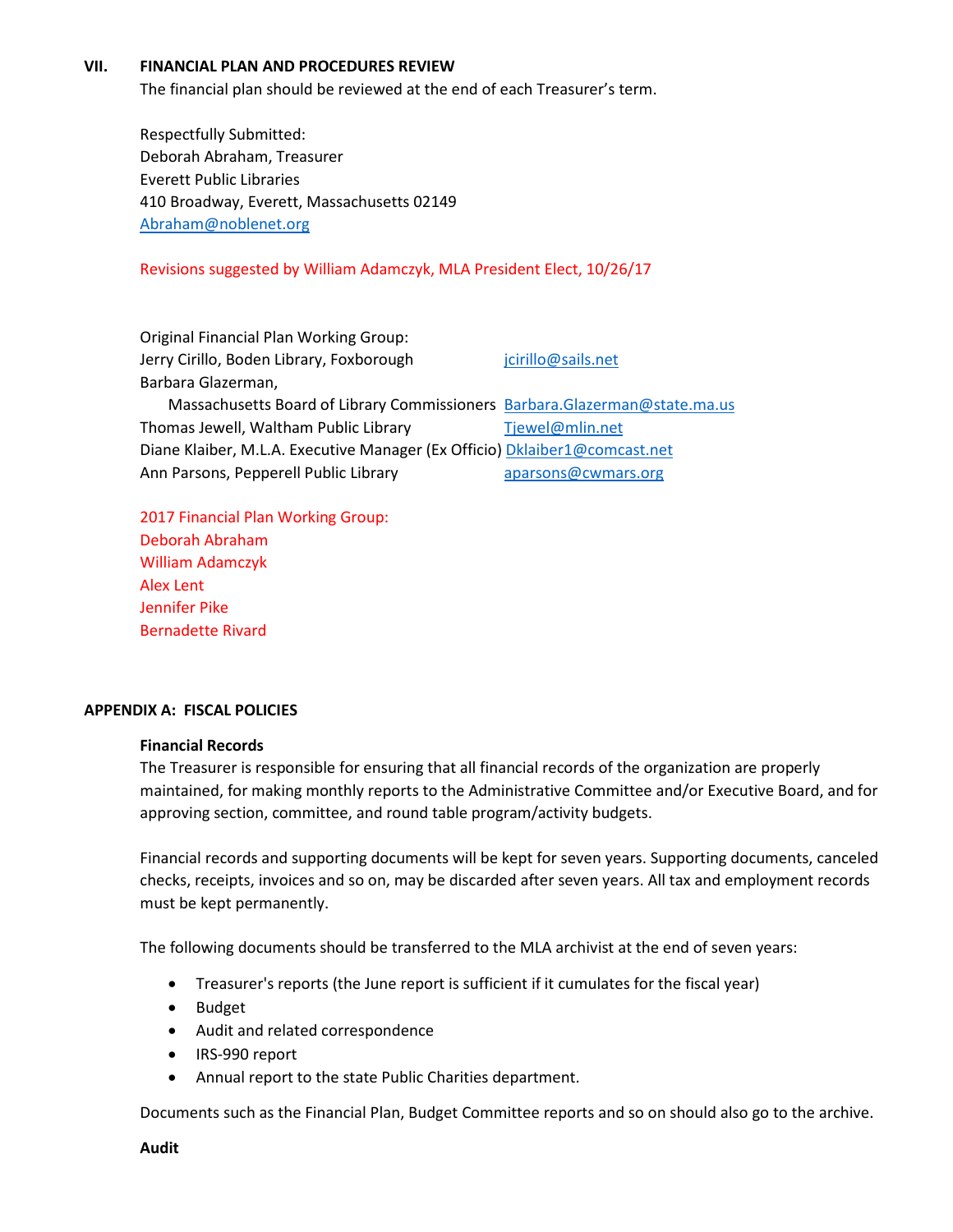An annual audit will be conducted. Each year the Administrative Committee will recommend an auditor for the approval of the Executive Board and will submit the audit for each fiscal year.

The auditor also prepares the tax return (990) and the report to the Public Charities Unit. The Treasurer is responsible for ensuring that these reports are filed.

The Executive Manager will maintain an audit file for each fiscal year. The file contains:

- Monthly Treasurer's Reports
- Check register
- Monthly category reports
- A list of checks outstanding
- Accounts payable and accounts receivable at end of fiscal year
- Minutes
- Executive Board list
- Copies of signed contracts

#### **Contracts**

All contracts must be approved by the Executive Board and signed by both the President and the Secretary or Treasurer.

Management Services - Contract is negotiated by the President and Vice President/President Elect. Publications Manager - Contract is negotiated by the President and Chair of the Public Relations Committee Conference Services - Contract is negotiated by the President, Vice President/President Elect, Executive Manager and Conference Committee Chairs.

#### **Fees**

1. Conference

Conference registration fees and exhibitors' fees are recommended by the Conference Committee and approved by the Executive Board. (by what date?)

Conference registration fees for non-members will be greater than the corresponding category for MLA members. (Policy set in 11/91.)

Conference fees are not refundable. Conference registration may be transferred to another person, by the person who originally registered. The conference committee will provide a new name tag if requested. (Policy set in 1/96.)

Conference receipts and record keeping are maintained by the MLA Executive Manager. At the end of the conference a report must be submitted to the Treasurer showing the number of registrations in each category with the total amount collected.

The Conference Committee adheres strictly to the budget it develops and pre-approves and manages all conference expenses with the assistance of the Association's Executive Manger. Sections are required to comply with established procedures.

Requests for reimbursement for conference activities may be made no later than 30 days after the conference date.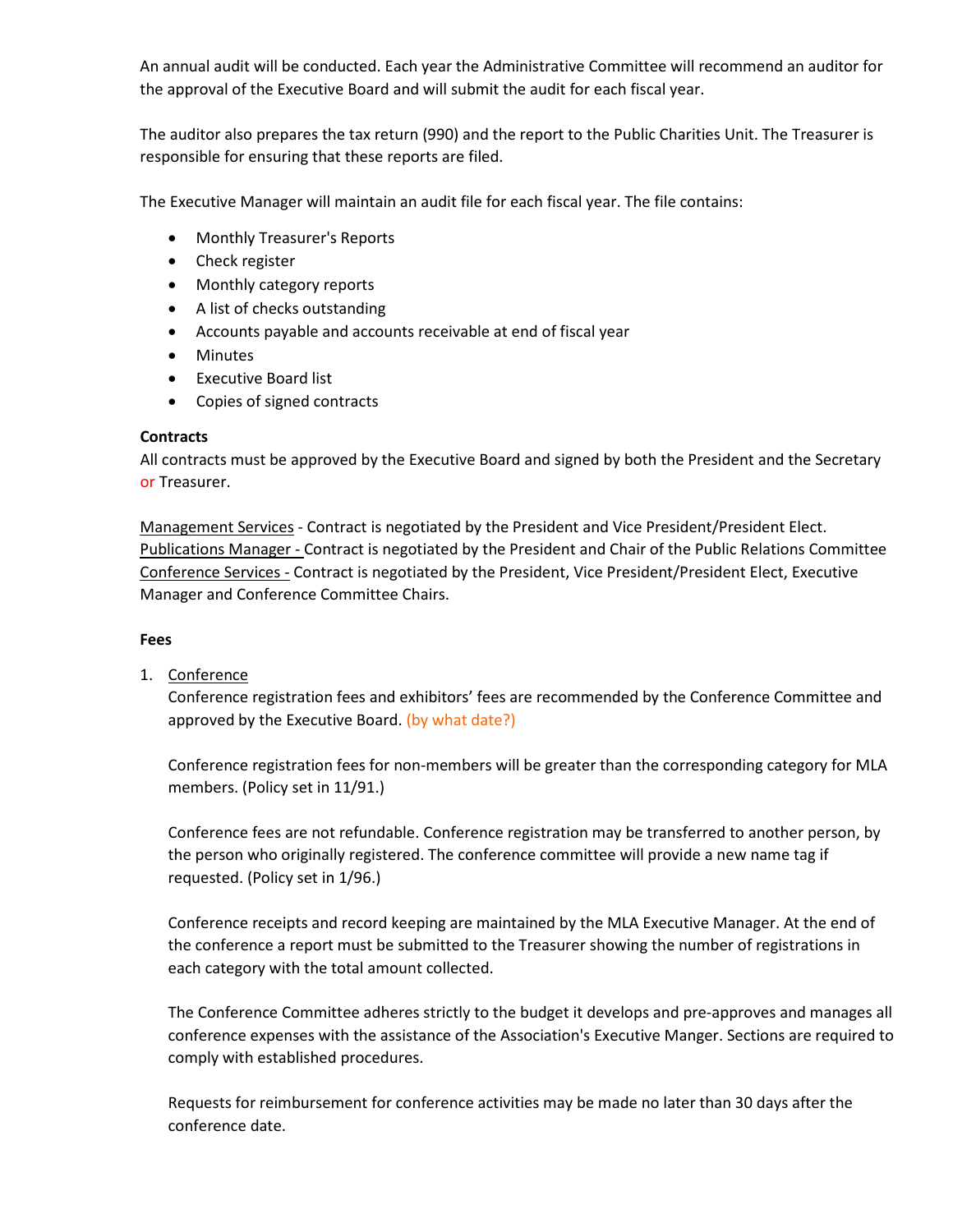#### 2. Section and Round Table Programs

Written agreements with speakers and program sites are required. The agreement must include a cancellation MLA clause so that MLA will not be liable for the speaker's fee, site charge, or deposit if the event must be cancelled before an agreed upon date.

Programs must recover the costs incurred in presenting them: speaker fees, travel, copying, postage, and food. The cost for meals must be charged to attendees and must include current sales tax and 15% gratuity (if applicable).

The registration fee should cover costs outlined above. It is suggested that \$5 be added on to cover unexpected costs.

Registration fees are not refundable. Registration may be transferred to another person, by the person who originally registered. If the program has the minimum number of registrants required to cover costs and the registration check has not been deposited, the program chairperson may decide to return the check. (Policy set in 1/96.)

Fees for non-members will be set at \$10 more than the corresponding fee for MLA members.

Revenues generated by section, committee and round table activities become part of the association's operating funds.

Requests for reimbursement for section/roundtable activities may be made no later than 30 days after the event.

#### 3. Insurance and Bonding

MLA has purchased insurance that provides at least \$500,000 of liability insurance to cover its officers and at least \$500,000 general liability. MLA equipment is also insured. (is this still true?)

#### 4. Continuing Education Grants

Continuing Education funds are pooled with all other MLA funds. Income from the annual auction is utilized for Continuing Education and advocacy and may be supplemented by donations and money from sales of promotional items. (Is this still happening?) The Education Committee is responsible for reviewing grant applications and recommending individual awards to the Executive Board.

#### **APPENDIX B: FINANCIAL PROCEDURES & INFORMATION**

**Basic Information** State Tax Exempt Number: 04-6056508

#### Federal Employer Identification Number: 04-6056508

Bookkeeping records are maintained by computer with Quick Books Online.

#### **Financial Reports**

Secretary of State: Biennial Corporation report. Due during even-numbered years.

Dept. of Public Charities report: Annual report, prepared by auditor, filed in fall. Filing fee required.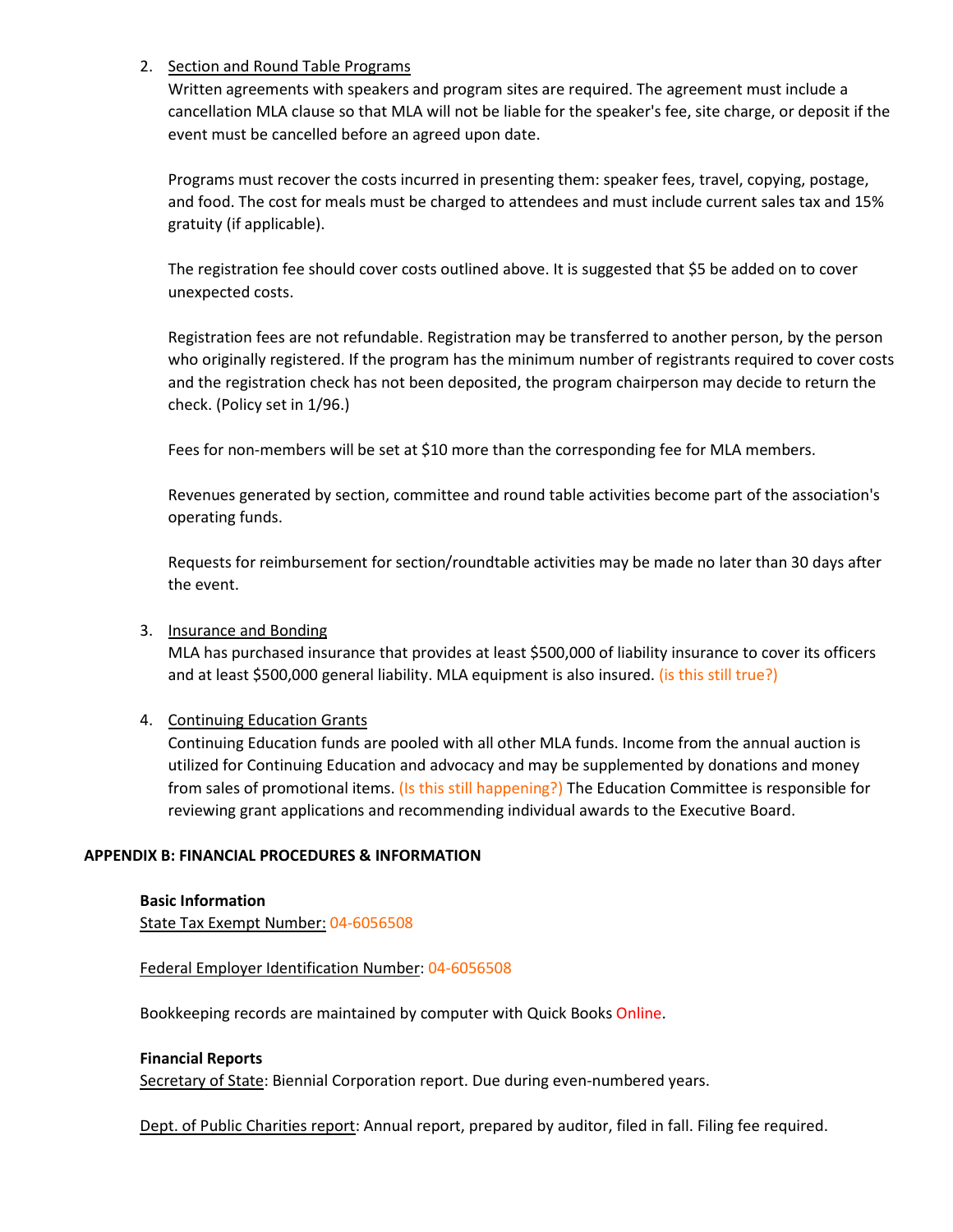Lobbying report: Filed by MLA's lobbyist with the State of Massachusetts Ethics Commission. If lobbyist is contracted, fees are paid by the lobbyist and reimbursed by MLA.

The Executive Manager shall maintain, update and provide to the Treasurer a record of all financial service providers and all active accounts of the Association.

#### **Deposits**

All receipts are sent to the MLA Executive Manager. The Executive Manager assigns categories to the deposits, fills out deposit slip, and makes the deposit.

The deposit slip, along with the bank receipt and the supporting documentation is filed. The Executive Manager posts the deposits and files deposit slip, along with the bank receipt and supporting documentation.

#### **Payments**

Bills will be paid within 30 days of receipt.

Checks for payments in excess of \$10,000 require the signature of both the President and the Treasurer.

The President approves the monthly statement for management services and forwards to MLA Executive Manager for processing. The monthly statement includes both the monthly service fee which is negotiated each year and itemized expenses.

Payment for other operating expenses as authorized in the budget (newsletter, telephone, stationery, office support and so on) will be made based on an invoice from the vendor.

Members, who wish to be reimbursed for expenses incurred on behalf of MLA, must submit a completed "Reimbursement for Expenses" form, with the corresponding receipts or invoices, to the MLA office. Each form must be signed by the person submitting it and authorized by the appropriate Committee Chairperson or Executive Board member. Requests for reimbursement for Association activities must be submitted no later than 30 days from the date incurred.

The same procedure must be followed for expenses incurred by section, round tables and committees.

- 1. Payments to Sections, Round Tables, & Committee members and to vendors: authorized by the Chairperson.
- 2. Payments to Section, Round Tables & Committee Chairpersons: Authorized by the President.
- 3. Payments to Officers: Authorized by the President.
- 4. Payments to the President: Authorized by the Vice-President/President Elect.

#### **CONFERENCE COMMITTEE**

Checks for registrations, exhibit fees and vendor donations will be deposited by the MLA Executive Manager.

Expenditures related to the conference must be approved by one of the Conference Committee cochairpersons before being submitted to the MLA Office for payment.

Payments to conference presenters may be prepared in advance of the conference so that the presenter can be paid at the conference. The Conference Committee Chair must request checks from the MLA Office at least 3 weeks in advance of the conference. Presenters should not be paid with personal checks.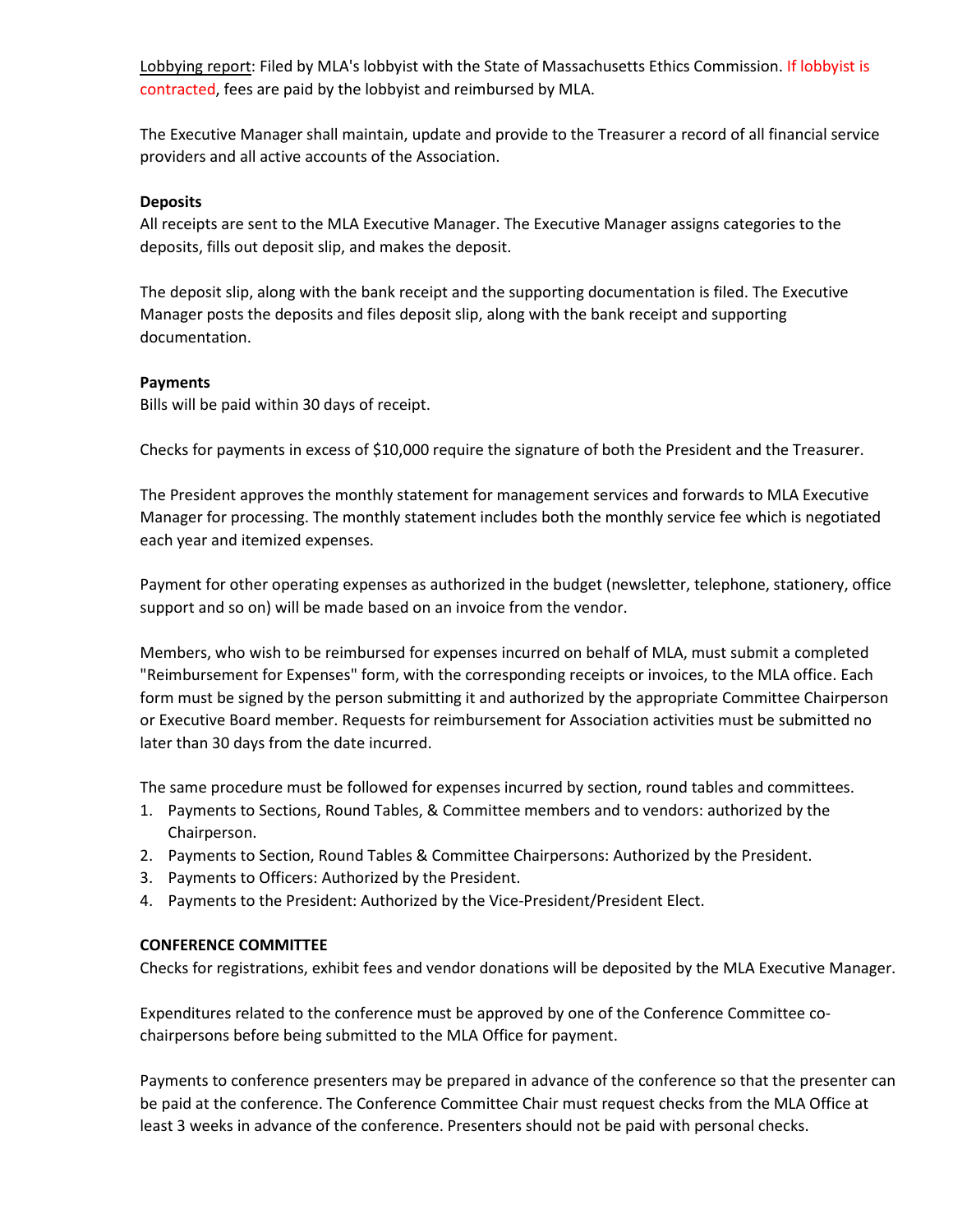## The Treasurer supplies a cash "bank" of \$120 for the registration desk. (is this accurate?)

The Treasurer may supply a cash bank during the annual conference.

It is important that conference revenues be deposited and expenses be submitted as soon as possible in order to reconcile the bank statement and prepare the Treasurer's report.

#### **BOOKKEEPING PROCEDURES**

Invoices and "Request for Payment" forms are prepared and reviewed by the Executive Manager. Expenses will be posted according to category authorized and recorded on Request for Payment forms. The Executive Manager prepares the checks and forwards them, along with supporting documentation, to the President. The President reviews the expense and signs off on the Request for Payment form and forwards the packet to the Treasurer. The Treasurer signs the Request form and the check and mails the checks in envelopes prepared by the Executive Manager. (too specific? Leave room for electronic payment?) The Treasurer then mails the forms and supporting documentation back to the Executive Manager. The Executive Manager will reconcile the bank statement. The reconciliation report and the report of monthly income and expenditures are sent to the Treasurer for review and form the basis for the Treasurer's Report.

Massachusetts Library Association Financial Plan Approved by the Executive Board – 3/11/04, Revised 2017/18?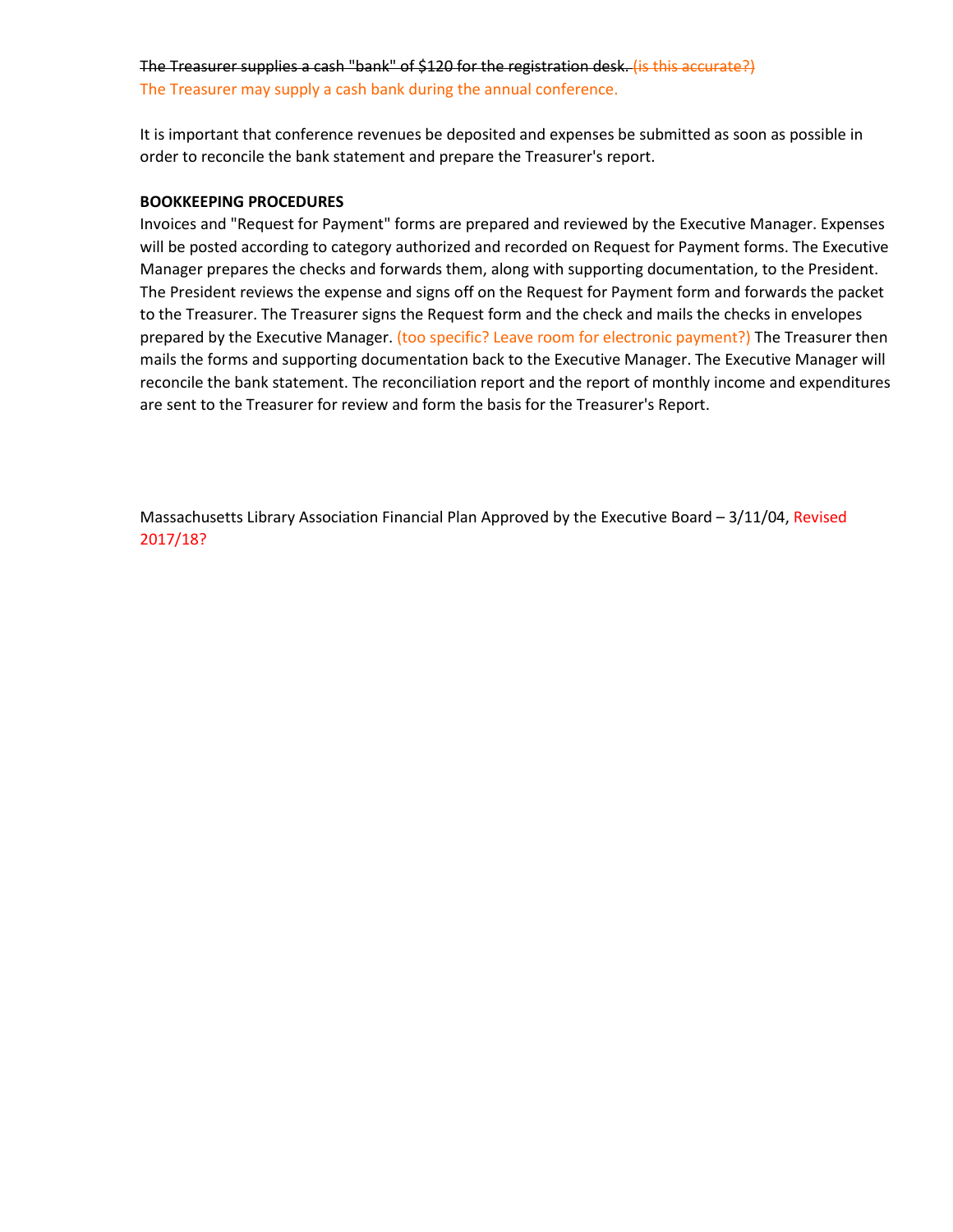# Massachusetts Library Association Youth Services Section

## **BYLAWS**

## **ARTICLE I - NAME**

The name of this organization is the Youth Services Section, a section of the Massachusetts Library Association hereinafter referred to as YSS.

## **ARTICLE II – Mission**

The mission of this organization shall be to

- promote library service to youth
- promote the profession of youth librarianship
- further the awareness of youth within the profession
- further the awareness of youth within in the community at large
- aid in implementing MLA state standards for the Massachusetts Library Services for Children and Young Adults

## **ARTICLE III - Members**

Section 1. Any member in good standing of the Massachusetts Library Association interested in the objectives of YSS may become a member. The membership shall consist of those individuals who notify the Executive Manager of MLA of their interest in the Section on his/her annual membership application.

## **ARTICLE IV - The YSS Executive Board**

Section 1. The **YSS** Executive Board shall consist of the officers of YSS as defined in Article V, the immediate past Chair, and up to three **four** At-Large members from diverse areas of the state. YSS officers and the immediate past Chair are counted towards filling At-Large positions on the **YSS** Executive Board. At-Large members shall be appointed by the Chair. No member shall serve on the **YSS** Executive Board for more than six consecutive years.

Section 2. The **YSS** Executive Board shall have full power and authority over the affairs of YSS between annual budget, make recommendations to the membership, act on suggestions from the membership, and perform such other duties as specified in these bylaws.

Section 3. The Chair shall call regular meetings of the **YSS** Executive Board. Special meetings can be called by the Chair and shall be called upon written request of three members of the Board.

Section 4. Should a vacancy occur in any elected office except Chair, the **YSS** Executive Board may appoint a person to serve for the unexpired term of that office. If the vacant seat is the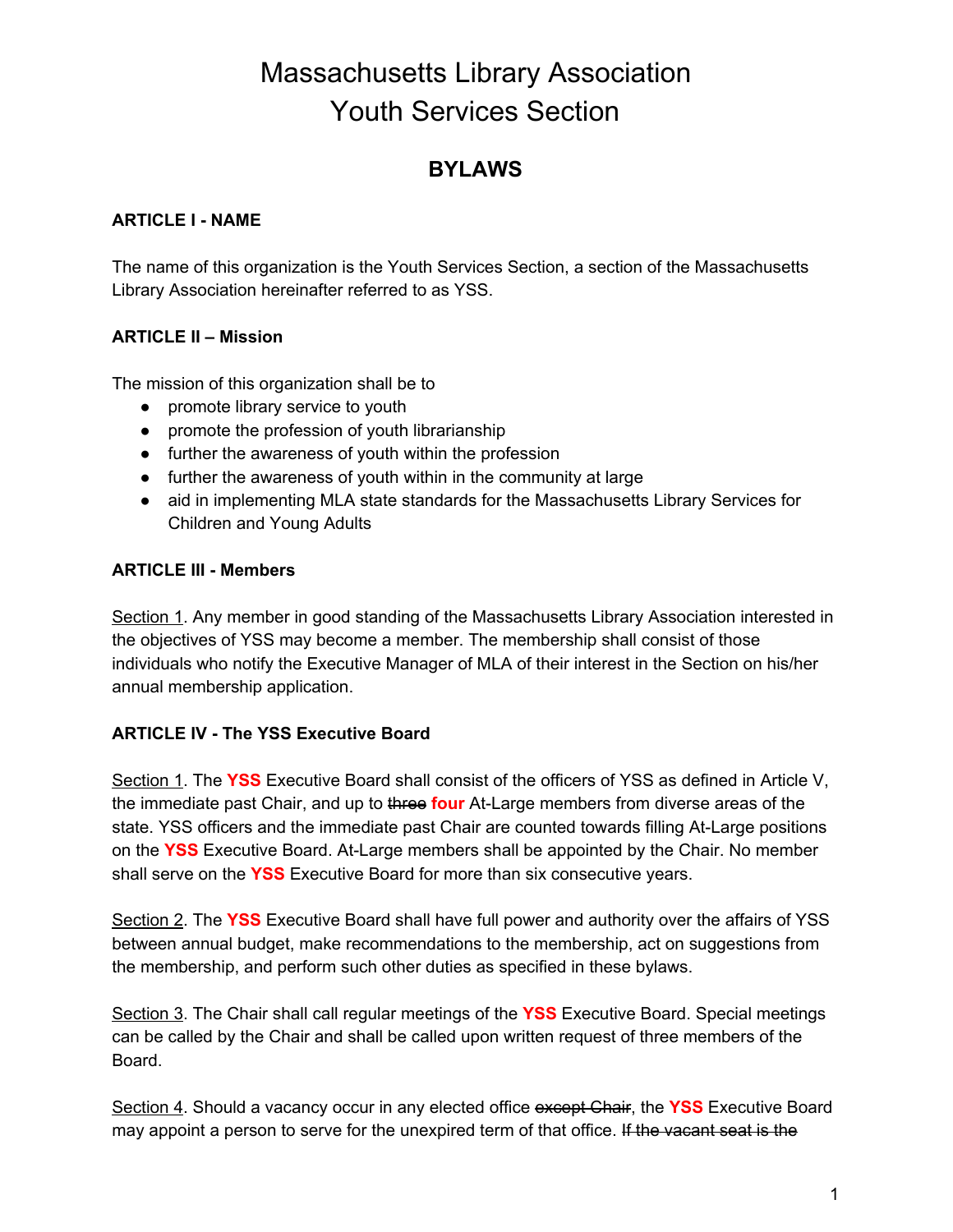Chair, the Vice-Chair shall assume that position, and a new vice-chair may be appointed by the YSS Executive Board to serve for the unexpired term.

Section 5. Should the immediate past Chair not be able to serve the **YSS** Executive Board may appoint a previous past Chair to serve for the unexpired term.

Section 6. A majority of its members shall constitute a quorum of the **YSS** Executive Board.

## **ARTICLE V - Officers**

Section 1. The officers of YSS shall be a chair, a vice-chair, and a secretary**, and a Conference Committee Liaison**.

## Section 2. Duties of Officers

- A. The Chair shall be the executive officer of the Association **Section** and as such shall convene and preside over meetings of the **YSS** Executive Board and the general membership; submit an annual budget to the MLA; prepare an annual report for the membership; maintain an official file and perform other duties prescribed by these bylaws and by the parliamentary authority adopted by MLA.
- B. The Vice-Chair **Conference Committee Liaison** shall assist the Chair, act as Chair in the absence of the Chair, carry out public relations duties as suggested by the membership, and perform the duties prescribed by these bylaws and by the parliamentary authority adopted by MLA. **They shall attend monthly Conference Committee meetings and prepare a report for membership, to be presented to the YSS Executive Board at bimonthly YSS meetings.**
- C. The Secretary shall obtain a list of MLA members from the MLA Executive Manager and assist the Chair with correspondence; keep accurate minutes of all meetings of the YSS Executive Board and of the general membership; distribute the agenda and minutes of all meetings to members of the YSS Executive Board at least one week before their next regularly scheduled meeting; send an additional copy of all minutes to the Chair for inclusion in the official file, and assist the Chair in preparing an annual report to the membership.

Section 3. Term of office

- The Chair shall serve a term of 2 (two) years, 4 (one) year each as chair and past chair, having already served 1 (one) year as vice-chair. **They shall serve in a supervisory role as Past Chair for 6 (six) months following their 2 (two) year term.**
- The Vice-Chair shall serve a term of 3 (three) years as Vice-Chair, Chair and Past-Chair **Conference Committee Liaison shall serve a term of 2 (two) years**. The Secretary shall serve a term of 1 (one) year.
- The Secretary may be elected to the same or a different office at each election, subject to the limitation contained in Article IV, Section 1. of these Bylaws.
- Officers-elect shall assume office upon election.
- The incoming Chair shall call a joint meeting of the outgoing and incoming **YSS** Executive Boards no later than two calendar months following the YSS Annual Meeting.
- Appointed members of the **YSS** Executive Board shall have been selected and notified prior to that meeting.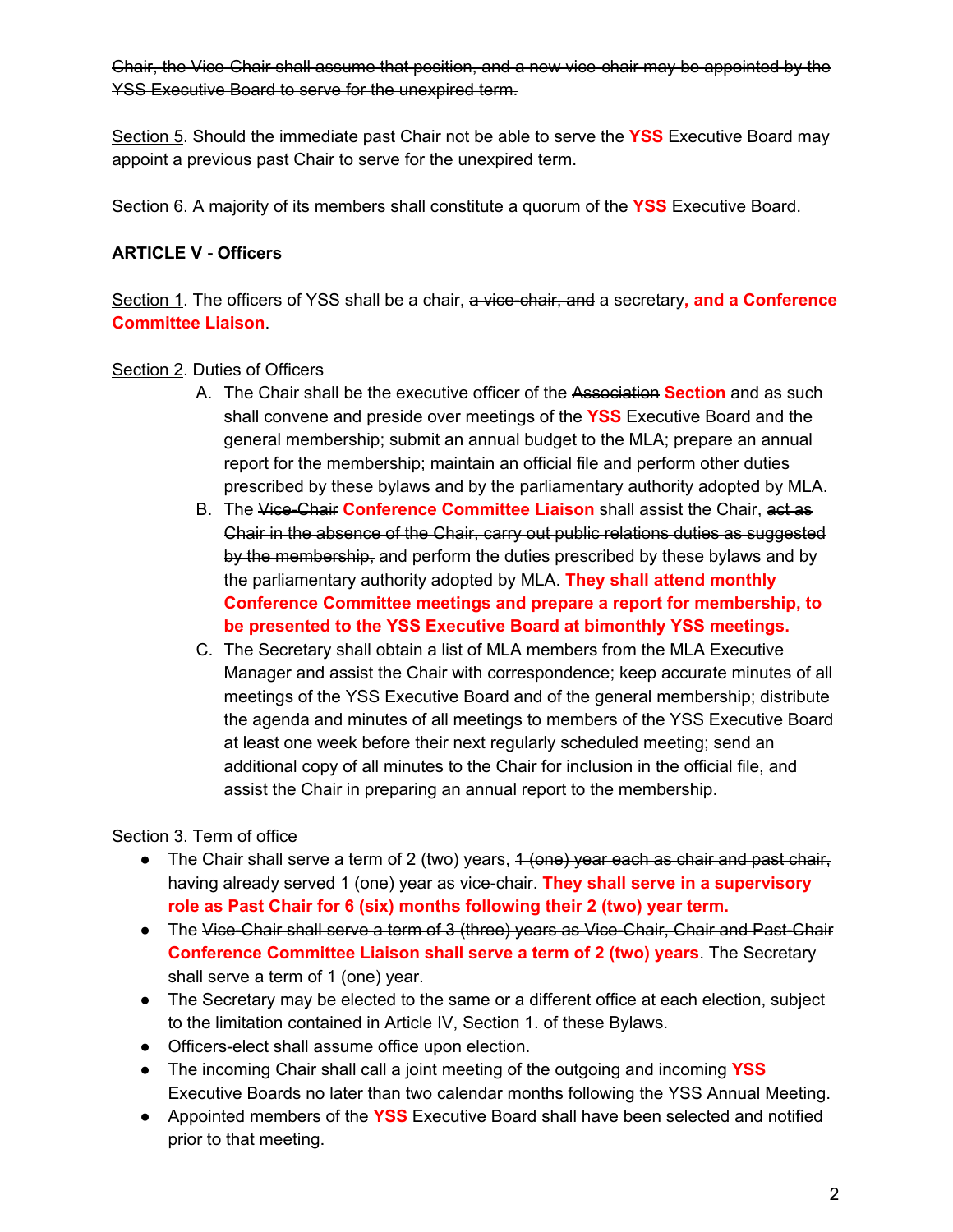## **ARTICLE VI - Elections**

Section 1. The Chair of the Nominating Committee shall be appointed yearly by the **YSS** Executive Board prior to the Massachusetts Library Association annual conference. At least two other YSS members representing different geographical areas and levels of experience shall be appointed by the Committee Chair. These appointees may not be members of the **YSS** Executive Board.

Section 2. The Chair of the Nominating Committee shall announce to the membership at the Massachusetts Library Association annual conference in the year preceding the election of officers, the call for nominations for positions of Vice-Chair/Chair elect **Chair, Conference Committee Liaison,** and Secretary and At-Large members from diverse areas of the state. The Nominating Committee shall welcome suggestions for nominees from individual members. The members of the Nominating Committee will be announced to the membership no later than **after** the first **YSS** Executive Board meeting in September.

Section 3. The Nominating Committee shall submit to the **YSS** Executive Board a slate of candidates willing to run for the offices of Vice-Chair/Chair-elect **Chair, Conference Committee Liaison,** and Secretary by the January **YSS** Executive Board meeting. A call for the position of Chair **and Conference Committee Liaison** will only occur if the Vice-Chair/Chair elect, resigned in the previous year and the Chair had to appoint someone to fill the term of Vice-Chair for the year **if the current terms are complete**. The slate of officers **candidates** shall be announced to the Membership no later than 60 (sixty) days prior to the Annual YSS Membership meeting at the MLA Annual Conference.

Section 4. Any member may present to the Board by March 1 a petition signed by five personal members of YSS proposing additional nominations. Nominations presented by petition must be presented to the membership no later than April 1.

Section 5. Election shall be by majority vote at the annual conference. All candidates, whether nominated by committee or petition, shall be included on the slate.

## **ARTICLE VII - Meetings**

Section 1. Section meetings held in conjunction with MLA's Annual Conference are regular membership meetings. A meeting held in conjunction with MLA's annual conference shall be known as YSS's annual meeting and shall include the election of officers and the presentation of annual reports by the Chair and other such members as the Chair may deem appropriate.

Section 2. At the discretion of the Chair and/or **YSS** Executive Board, business, including voting, may also be conducted at other meetings, and at special meetings called in accordance with Section 3 of this article.

Section 3. Special meetings may be called by the Chair or by the **YSS** Executive Board and shall be called upon written request of fifteen members of YSS. The purpose of the meeting shall be stated in the call. Except in cases of emergency, at least two weeks' notice shall be given.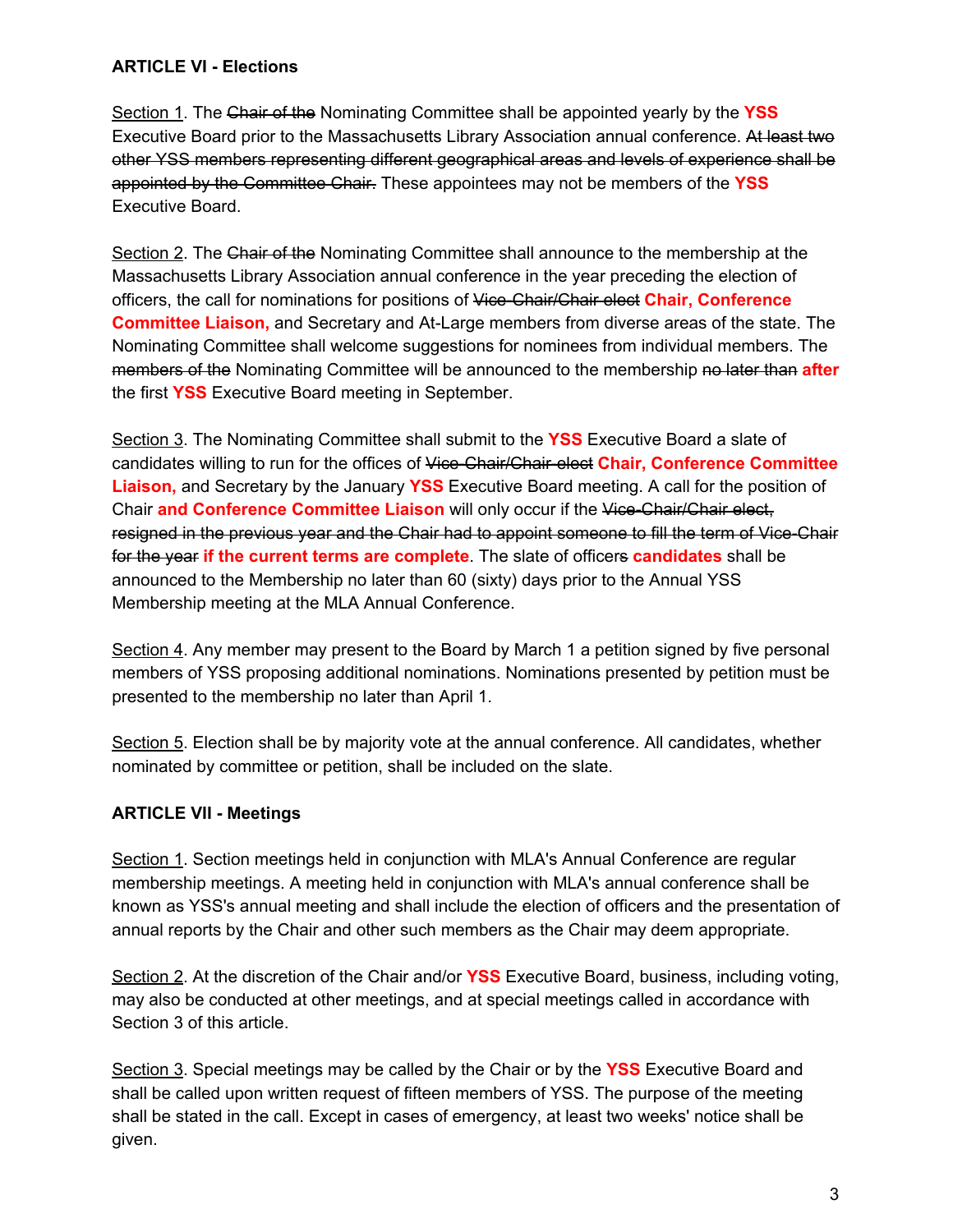Section 4. Fifteen members of YSS shall constitute a quorum for the transaction of any business that requires a vote of the membership.

## **ARTICLE VIII - Committees**

Committees, standing or special, may be created by the Chair of YSS with the approval of the **YSS** Executive Board. The Chair of such committees shall be appointed by the YSS Chair with the approval of the **YSS** Executive Board. Committee chairs shall appoint Committee members.

The Chair of each committee shall report to the **YSS** Executive Board, and submit a copy of the report to the Chair of YSS for inclusion in the official file.

A majority of the members of a committee shall constitute a quorum.

## **ARTICLE IX - Parliamentary Authority**

The rules contained in the current edition of Robert's Rules of Order newly Revised shall govern YSS in all cases to which they are applicable and in which they are not inconsistent with the bylaws of YSS and MLA, and any special rules of order that YSS or MLA may adopt.

## **ARTICLE X - Amendment of Bylaws**

These bylaws can be amended at any regular membership meeting of YSS by a two-thirds vote of those present, provided that the amendment has been submitted in writing to the **MLA** Executive Board no later than sixty days, and to the **YSS** membership no later than thirty days before the meeting.

Amended November 2017 lsf